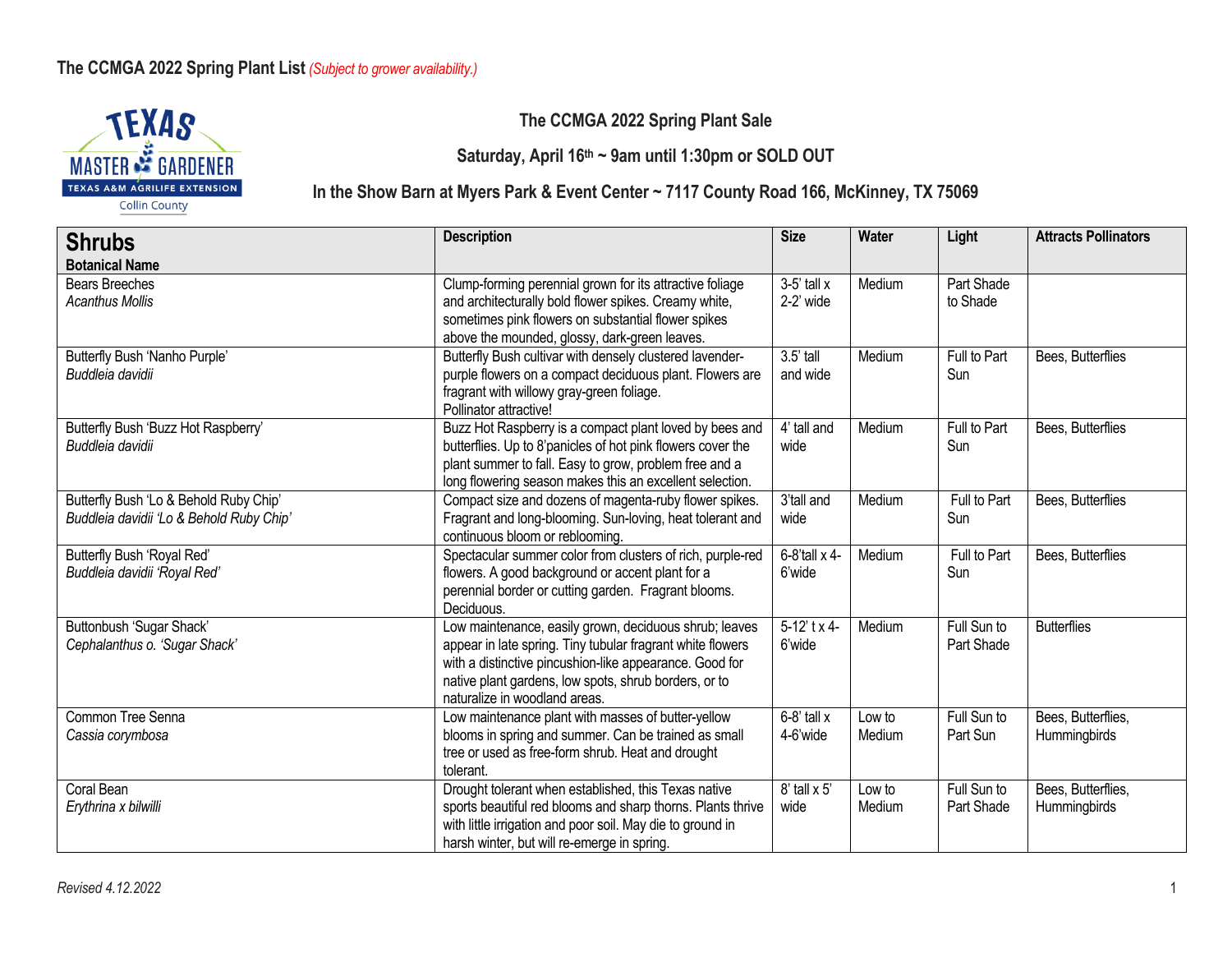| <b>Shrubs</b>                                                            | <b>Description</b>                                                                                                                                                                                                                                                                                                                 | <b>Size</b>                     | Water            | Light                            | <b>Attracts Pollinators</b>                  |
|--------------------------------------------------------------------------|------------------------------------------------------------------------------------------------------------------------------------------------------------------------------------------------------------------------------------------------------------------------------------------------------------------------------------|---------------------------------|------------------|----------------------------------|----------------------------------------------|
| <b>Botanical Name</b>                                                    |                                                                                                                                                                                                                                                                                                                                    |                                 |                  |                                  |                                              |
| Dwarf Barbados Cherry<br>Malpighia glabra                                | Barbados Cherry develops into a thick, rounded canopy of<br>fairly delicate foliage with small pink flowers appearing<br>periodically from April to October and are followed about<br>one month later by bright red, tart-tasting, 1-inch fruits<br>which are high in vitamin C. Maintain a good layer of<br>mulch after planting. | 3-6'tall x 3-<br>4'wide         | Medium           | Full Sun to<br>Part Sun          | Bees, Butterflies                            |
| Fatsia Japanese Aralia<br>Fatsia japonica, Aralia japonica               | Large, deep green tropical-looking leaves. Excellent<br>choice for shaded locations and can be used as container<br>plant, or as informal hedge or indoors or out.                                                                                                                                                                 | 6'-10' tall x<br>wide           | Medium           | Morning Sun<br>to Light<br>shade |                                              |
| Germander, Wall<br>Teucrium chamaedrys                                   | Rich rosy-lavender flowers contrast against dense, deep<br>green aromatic leaves, this easy-care sub-shrub is perfect<br>for waterwise gardens and blooms summer-long<br>Makes a wonderful herb, knot garden plant or low clipped<br>hedge or carefree informal filler around larger shrubs.                                       | $12 - 18"$ tx<br>24" wide       | Low              | Full Sun to<br>Part sun          | Bees.<br>Butterflies,<br>Hummingbirds, Birds |
| Hibiscus 'Tropical Red'<br><b>Hibiscus Tropical</b>                      | For containers, gardens, decks, patios and landscapes<br>Large blooms attract butterflies and bees; but deer and<br>rabbit resistant! Shiny green leaves offset the beautiful<br>blooms. Not generally winter hardy in this area.                                                                                                  | 24-30" tall<br>x 18-24"<br>wide | Medium           | Full Sun to<br>Part Sun          | Bees.<br>Butterflies,<br>Hummingbirds, Birds |
| Hibiscus 'Disco Belle'<br>Hibiscus moscheutos 'Disco Belle White'        | Deciduous shrub. Large white flowers with ruby red<br>center. Compact perennial with flowers up to 9 inches<br>across. Can be grown in large pots or containers.                                                                                                                                                                   | $2-4'$ tall x<br>2' wide        | Medium           | Full Sun                         | Butterflies, Bees                            |
| Hibiscus 'Luna Red'<br>Hibiscus moscheutos 'Luna Red'                    | 'Luna Red' (Hardy Hibiscus) is a compact and well-<br>branched shrub noted for its huge, rich deep burgundy red<br>flowers, 6-8" across. Blooms continuously from mid to late<br>summer.                                                                                                                                           | $2-3'$ tall x<br>2' wide        | Medium           | <b>Full Sun</b>                  | <b>Butterflies Bees</b>                      |
| Hibiscus 'Luna Pink Swirl'<br>Hibiscus moscheutos 'Luna Pink Swirl'      | 'Luna Pink Swirl' (Hardy Hibiscus) is a compact and well-<br>branched shrub noted for its huge, white flowers tinged<br>with pink with a red center. Blooms continuously from mid<br>to late summer. Herbaceous perennial.                                                                                                         | $2-3'$ tall x<br>2' wide        | Medium           | Full Sun                         | Butterflies, Bees                            |
| Spirea 'Double Reeves'<br>Spirea cantoniensis 'Lanceolata Double Reeves' | Large, dense, white flower clusters are held upright above<br>the dark green oak leaf-shaped foliage. Relatively easy to<br>grow; periodically remove old canes immediately after<br>flowering; never shear or cut back of the plant; remove<br>canes at ground level only. Heat and drought tolerant.                             | 5-8'ft tall x<br>8-10'wide      | Medium           | Full Sun to<br>Part Sun          | <b>Butterflies</b>                           |
| Texas Sage 'Green Cloud<br>Leucophyllum frutescens 'Green Cloud'         | 'Green Cloud' selected by Texas Agricultural<br>Experimental Station. Will usually flower after rain; leaves<br>are more green than other sages with silvery gray leaves<br>and violet to purple flowers. Heat and drought tolerant.                                                                                               | $5-8'$ tall x<br>4-6'wide       | Low to<br>Medium | Sun                              | Bees, Butterflies                            |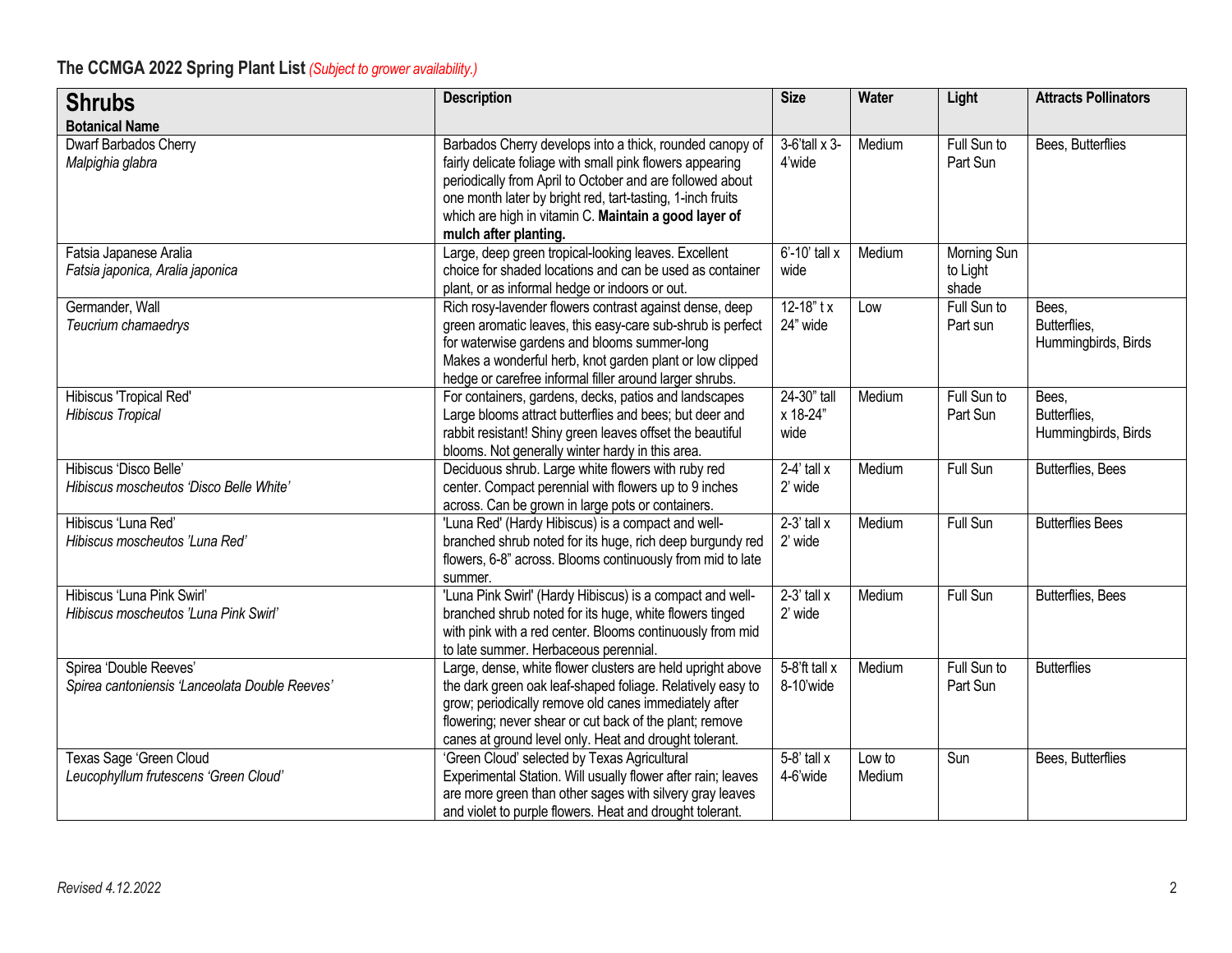| <b>Shrubs</b>                                                                  | <b>Description</b>                                                                                                                                                                                                                                                                     | <b>Size</b>                   | Water        | Light                     | <b>Attracts Pollinators</b>                  |
|--------------------------------------------------------------------------------|----------------------------------------------------------------------------------------------------------------------------------------------------------------------------------------------------------------------------------------------------------------------------------------|-------------------------------|--------------|---------------------------|----------------------------------------------|
| <b>Botanical Name</b>                                                          |                                                                                                                                                                                                                                                                                        |                               |              |                           |                                              |
| <b>Texas Star Hibiscus</b><br>Hibiscus coccineus                               | Native perennial with showy 3 to 4" bright red, star shaped<br>blooms that attract a variety of pollinators. Blooms June to<br>October. Thrives in moist or wet areas including ponds<br>and bogs. Dies back each year.                                                                | $4-7'$ tall x<br>2-3' wide    | Medium       | Full Sun                  | Bees.<br>Butterflies,<br>Hummingbirds, Birds |
| Turk's Cap - 'White Lightning' white<br>Malvaviscus arboreus 'White Lightning' | Texas Super Star, rapidly growing upright plant with<br>velvety leaves and white turban style flowers May through<br>November. Dies back in winter. Drought Tolerant once<br>established.                                                                                              | $4'$ tall $\times 3'$<br>wide | Medium       | Full Sun to<br>Part Shade | Butterflies,<br>Hummingbirds                 |
| Turk's Cap-'Pam Puryear' pink<br>Malvaviscus arboreus 'Pam Puryear'            | Texas Super Star, rapidly growing upright plant with<br>velvety leaves and light pink turban style flowers thru May<br>- November. Dies back in winter. Drought Tolerant once<br>established.                                                                                          | $4'$ tall $\times 3'$<br>wide | Medium       | Full Sun to<br>Part Shade | Butterflies,<br>Hummingbirds                 |
| Turk's Cap 'Red'<br>Malaviscus 'Red'                                           | Texas Super Star, rapidly growing upright plant with<br>velvety leaves and bright red turban style flowers May<br>through November. Dies back in winter. Drought Tolerant<br>once established.                                                                                         | $4'$ tall $\times 3'$<br>wide | Medium       | Full sun to<br>Part Shade | Butterflies, Hummingbirds                    |
| Viburnum 'Spring Bouquet'<br>Viburnum tinus 'Compactum'                        | A dense, evergreen shrub with a mass of blooms from<br>late spring until autumn. Blooms are tight clusters of pink<br>buds that open to lightly fragrant white flowers. Great for<br>natural screens and hedges.                                                                       | $4-6$ ' tall<br>and wide      | Medium       | Full Sun                  | Bees, Butterflies,<br>Hummingbirds           |
| Yucca 'Red'<br>Hesperaloe parviflora                                           | Red Yucca (which is not actually a yucca) is,<br>however, a stalwart in Texas landscapes. Dark green<br>rosette of long, thin leaves rises fountain-like. Drought<br>tolerant.                                                                                                         | $2-3'$ tall<br>and wide       | Low          | Full Sun                  | Hummingbirds                                 |
| Yucca 'Color Guard'<br>Yucca filamentosa 'Color Guard'                         | Upright foliage adds architectural interest and the colorful<br>striped foliage creamy-white on dark green adds even<br>more! Use as an accent, in containers, mass plantings<br>and in xeriscape. Showy spires of fragrant snow-white<br>blooms in summer. Top 100 plant for N. Texas | 3-6 tall x 2-<br>3' wide      | Low          | Full Sun                  | Bees.<br><b>Butterflies</b>                  |
| <b>Ornamental Perennials</b><br><b>Botanical Name</b>                          | <b>Description</b>                                                                                                                                                                                                                                                                     | <b>Size</b>                   | <b>Water</b> | Light                     | <b>Attracts Pollinators</b>                  |
| African Bulbine 'Orange'<br><b>Bulbine frutescens 'Orange'</b>                 | Succulent foliage with star-shaped orange flowers in<br>summer months. Prefers well drained soil but is tolerant of<br>poor, dry soil. Deadhead to encourage more flowering                                                                                                            | 4' tall and<br>wide           | Low          | Full Sun to<br>Part Sun   |                                              |
| Agapanthus 'Jonie Blue'<br>Agapanthus africanus 'Jonie Blue'                   | Thin, linear, dark green leaves have rounded clusters of<br>blue, funnel-shaped flowers atop stiff, upright, leafless<br>stalks typically rising 18-24" above the basal mound.<br>Appreciates mulch in the hottest part of summer.                                                     | $3'$ tall $x$<br>8'wide       | Medium       | Full Sun to<br>Part Sun   | Bees, Butterflies                            |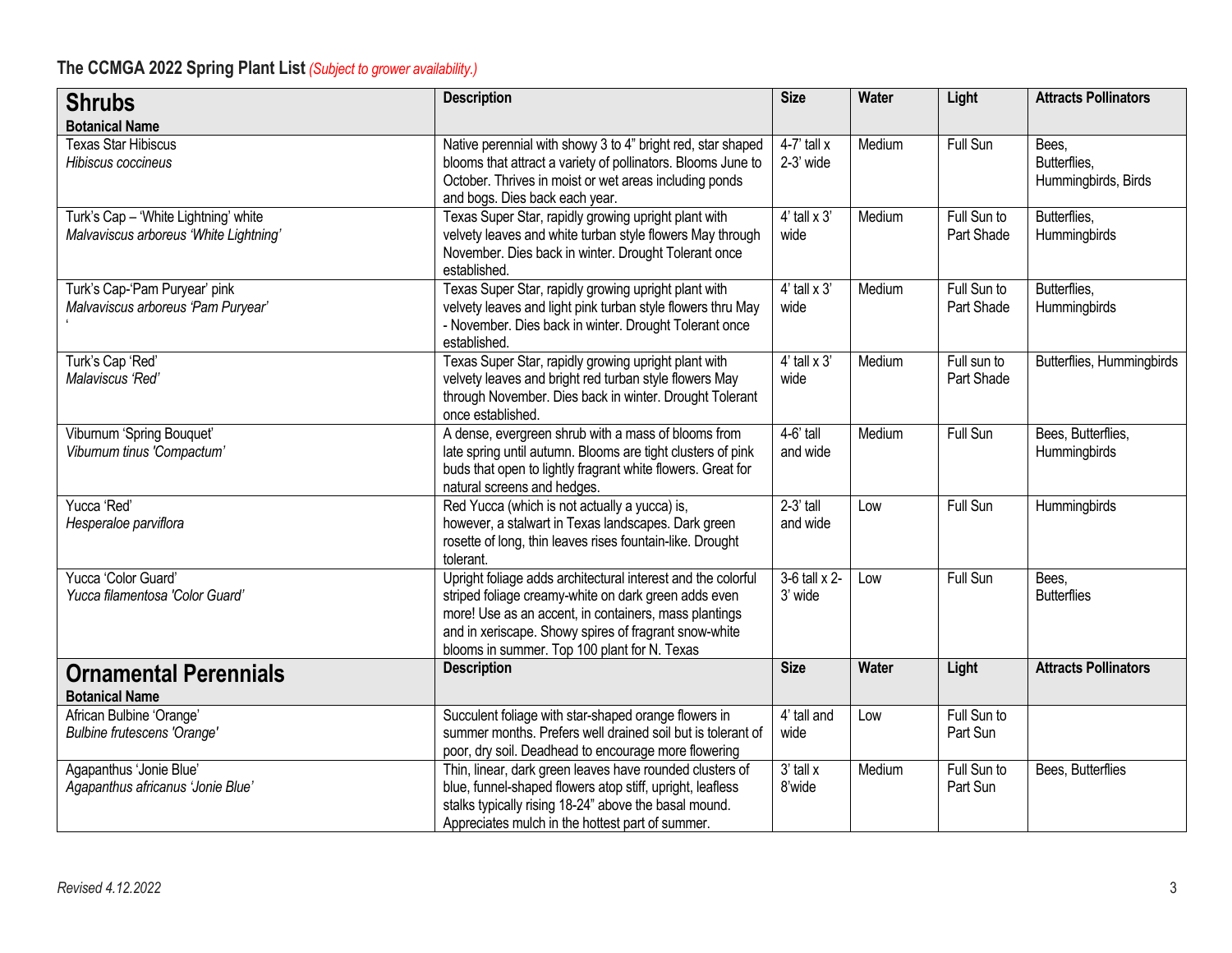| <b>Ornamental Perennials</b>                                               | <b>Description</b>                                                                                                                                                                                                                                                                    | <b>Size</b>                            | <b>Water</b>     | Light                     | <b>Attracts Pollinators</b>        |
|----------------------------------------------------------------------------|---------------------------------------------------------------------------------------------------------------------------------------------------------------------------------------------------------------------------------------------------------------------------------------|----------------------------------------|------------------|---------------------------|------------------------------------|
| <b>Botanical Name</b><br>Agastache 'Blue Fortune'<br>Hyssop 'Blue Fortune' | Herbaceous perennial. Tiny, lavender blue tube-shaped<br>flowers tightly packed on terminal spikes. Good cut flower<br>for along walkways or patios.                                                                                                                                  | $2-3'$ tall x<br>$1-2'$ wide           | Medium           | Full Sun to<br>Part Shade | Bees, Butterflies                  |
| Agatasche 'Kudos Coral'<br>Hyssop 'Kudos Coral'                            | Very short, compact, and hardy, this is a small<br>Hummingbird Mint, which forms a low tight mound bearing<br>airy spikes of sweet honey-mint scented, warm, coral<br>plumes from summer to early fall.                                                                               | 17-20" tall<br>and wide                | Medium           | Full Sun                  | Bees, Butterflies                  |
| Agastache 'Tutti Fruitti'<br>Hyssop 'Tutti Fruitti'                        | Easily grown in average, medium moisture, well-drained<br>soils in full sun, but tolerant of some light shade. Produces<br>tiny, tube-shaped, raspberry flowers on 6-10" terminal<br>spikes on purple stems. Leaves are serrated and lemon-<br>scented - sometimes lasting till frost | 18-24" tall<br>x 12-18"<br>wide        | Medium           | Full Sun                  | Bees, Butterflies                  |
| Ajuga 'Black Scallop'<br>Ajuga reptans 'Black Scallop'                     | Ornamental ground cover with variegated leaves and blue<br>flower spikes in spring. Quickly spreads with underground<br>roots to become living mulch.                                                                                                                                 | $4-6"$ tall x<br>9-16" wide            | Medium           | Part Shade<br>to Shade    | Bees, Butterflies                  |
| Artemisia; Powis Castle'<br>Artemisia arborescens                          | Silvery green leaves on this compact, woody shrub.<br>Insignificant flowers summer to fall. Prized for its foliage.<br>Great border or bedding plant. Drought tolerant.                                                                                                               | 3'tall and<br>wide                     | Low to<br>Medium | Full Sun                  |                                    |
| Artemisia 'Silver Mound'<br>Artemisia arborescens                          | Fine silvery-green needle-like leaves that create a silky<br>mound of aromatic soft foliage. Ideal in a landscape as a<br>low-growing spacer, framing, ground cover, or edging<br>plant. Drought tolerant and non-invasive.                                                           | 3'tall and<br>wide                     | Low to<br>Medium | Full Sun                  |                                    |
| Aster 'Woods Pink'<br>Aster novi-belgii 'Wood's Pink'                      | Compact, clump-forming aster with daisy-like, semi-<br>double asters (to 1/2" diameter) with pink rays and yellow<br>centers. Blooms profusely from late summer to early fall.<br>Glossy dark green leaves.                                                                           | 12-18" tall<br>and wide                | Medium           | Full Sun                  | Bees, Butterflies,                 |
| Bee Balm 'Peter's Purple'<br>Monarda x Peter's Purple                      | This fragrant, carefree plant provides an abundant amount<br>of nectar for a variety of pollinators from spring to late<br>summer. Vibrant purple feathery blooms. Drought tolerant,<br>heat loving and deters rabbits and deer.                                                      | $4'$ tall $\times 2'$<br>wide          | Medium           | Full Sun                  | Bees, Butterflies,<br>hummingbirds |
| Bee Balm 'Jacob Cline'<br>Monarda didyma 'Jacob Cline'                     | Unusual looking feathery red flowers atop erect stems.<br>Blooms summer through fall. This fragrant, carefree plant<br>attracts a variety of pollinators but deters rabbits and deer.                                                                                                 | $4-5'$ tall x<br>3' wide               | Medium           | Full Sun                  | Bees, Butterflies                  |
| Blanketflower<br>Gaillardia aristata                                       | Also known as Indian Blanket or just Blanketflower.<br>Colorful daisy-like flowers above attractive gray-green<br>foliage; excellent as cut flowers. Remove faded flowers for<br>better bloom.                                                                                        | $\overline{1}$ -3' tall x<br>1-2' wide | Low to<br>Medium | Full Sun                  | Bees, Butterflies,<br>Hummingbirds |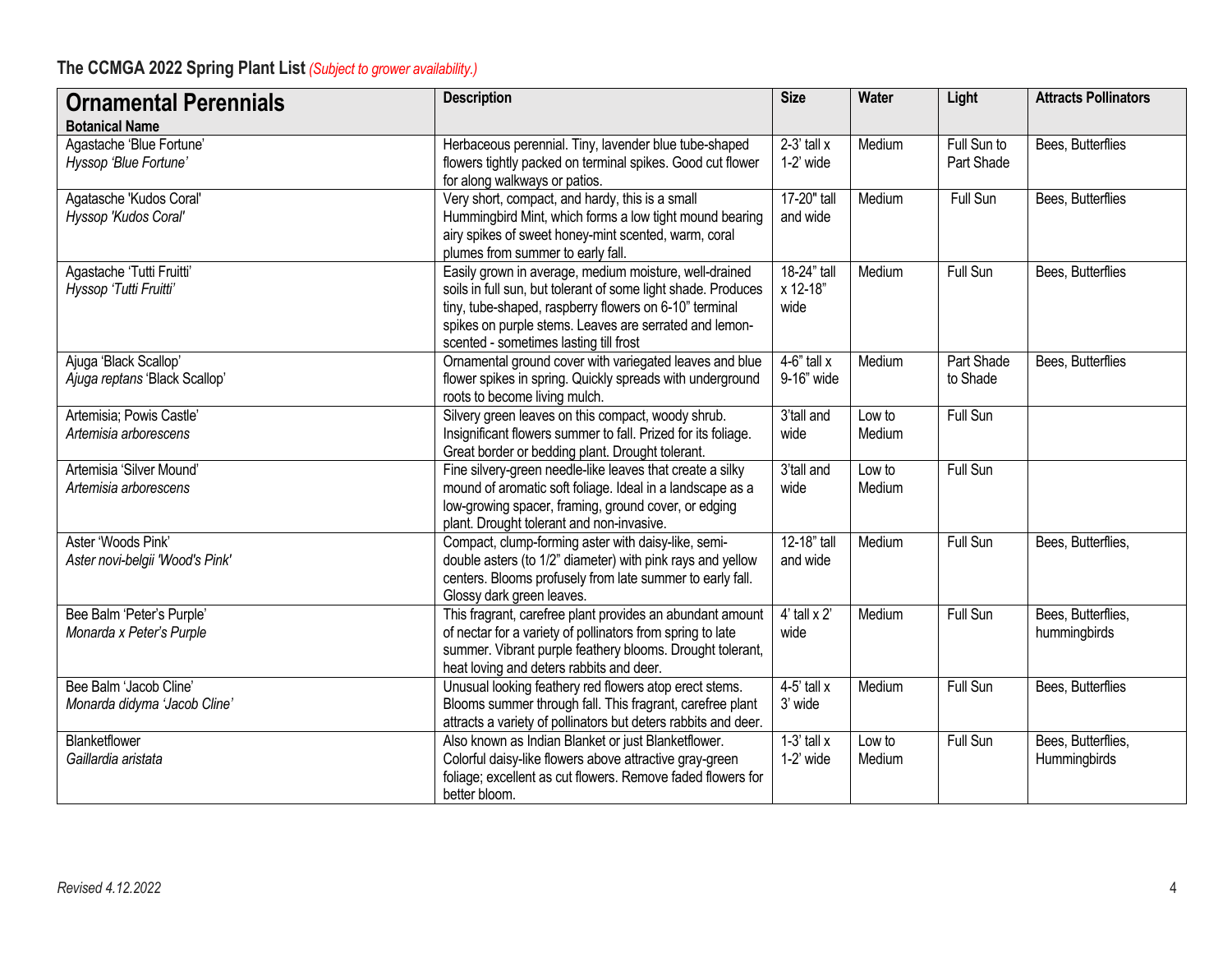| <b>Ornamental Perennials</b>                                                          | <b>Description</b>                                                                                                                                                                                                                                                                                                        | <b>Size</b>                        | Water            | Light                     | <b>Attracts Pollinators</b>               |
|---------------------------------------------------------------------------------------|---------------------------------------------------------------------------------------------------------------------------------------------------------------------------------------------------------------------------------------------------------------------------------------------------------------------------|------------------------------------|------------------|---------------------------|-------------------------------------------|
| <b>Botanical Name</b>                                                                 |                                                                                                                                                                                                                                                                                                                           |                                    |                  |                           |                                           |
| <b>Butterfly Weed</b><br>Asclepias tuberosa                                           | Host plant for the Monarch butterfly! Clumps of small<br>bright orange flowers top stems of lance shaped leaves.<br>Nectar rich for a variety of pollinators. Reseeds easily.                                                                                                                                             | $3'$ tall $\times 1'$<br>wide      | Low to<br>Medium | Full Sun                  | Bees, Butterflies,<br>Hummingbirds        |
| Canna 'Red Flame'<br>Canna x generalis 'Cannova Red Flame'                            | Herbaceous Perennial. Great for landscapes and<br>container plantings in full sun. Striking foliage contrasts<br>with the flowers, making them a great option for mixed<br>combinations or in-ground plantings.                                                                                                           | $32"$ tall x<br>30" wide           | Medium           | Full Sun                  |                                           |
| Caryopteris 'Dark Knight'<br>Caryopteris x clandonensis 'Dark Knight                  | Commonly called bluebeard, blue spirea or blue mist, is a<br>low-mounded, deciduous shrub that is valued for its<br>aromatic foliage and late summer flowers. Foliage is<br>aromatic when brushed with a hand. A profuse, shrub-<br>covering bloom of fragrant, deep bluish-purple flowers<br>from late summer into fall. | 2' tall and<br>wide                | Medium           | Full Sun                  | Bees, Butterflies, Birds,<br>Hummingbirds |
| Catmint 'Walker's Low'<br>Nepeta x faassenil                                          | Hardy, good for edging or ground cover. Purple flowers<br>from May to October attract pollinators. Minty fragrant<br>foliage adds to the appeal.                                                                                                                                                                          | $3'$ tall $\times 3'$<br>wide      | Medium           | Full Sun                  | Bees, Butterflies,<br>Hummingbirds        |
| Cestrum Orange Zest<br>Cestrum aurantiaum 'Orange Zest'                               | Fast growing shrub is filled with sweet scented orange<br>blossoms from early spring through frost. Thrives in heat.<br>Affected by moderate frost but will regrow vigorously.                                                                                                                                            | $6'$ tall $\times 6'$<br>wide      | Medium           | Full Sun                  | Bees, Butterflies                         |
| Columbine 'Texas Gold'<br>Aquilegia chrysantha 'Hinckleyana'                          | Cool season perennial with yellow flowers. Native.<br>Excellent for dry woodland gardens or under the canopy<br>of a deciduous tree. Rounded growth habit. Blooms<br>March to May.                                                                                                                                        | $2'$ tall x $2'$<br>wide           | Medium           | Part Sun to<br>Part Shade | Bees, Butterflies,<br>Hummingbirds        |
| Columbine 'Texas Red'<br>Aquilegia Formosa                                            | Cool season perennial with red flowers blooming March to<br>May. Texas Superstar native. Excellent in dry woodland<br>garden or under the canopy of a tree.                                                                                                                                                               | $2$ 'tall x $2$ '<br>wide          | Medium           | Part Sun to<br>Part Shad  | Bees, Butterflies                         |
| Coreopsis 'Uptick Gold and Bronze'<br>Coreopsis x 'baluptgonz Uptick Gold and Bronze' | Gold with dark bronze eye makes a striking color<br>combination. Tidy mounding habit, large<br>Flowers. Drought tolerant and disease resistant.                                                                                                                                                                           | $12"$ tall x<br>14" wide           | Low to<br>Medium | Sun                       | Bees, Butterflies                         |
| Coreopsis 'Early Sunrise'<br>Coreopsis grandiflora 'Early Sunrise'                    | Compact plant which features solitary, yellow, daisy-like,<br>semi-double flowers (to 2" diameter) with yellow rays and<br>darker yellow center disks atop slender, erect stems rising<br>to 18" tall. Flowers typically bloom from late spring to late<br>summer/early fall.                                             | 18" tall<br>and wide               | Low to<br>Medium | Sun                       | Bees, Butterflies                         |
| Coreopsis 'Lil Bang Red Elf'<br>Coreopsis 'Lil Bang Red Elf'                          | One of the smallest, compact Coreopsis reaching heights<br>of 9-12". Has large blooms and it produces a unique red<br>flower with white tips. Plant as a border or in a container<br>and enjoy blooms from summer to early fall.                                                                                          | 9-15" tall x<br>$12 - 18"$<br>wide | Medium           | Sun                       | Bees, Butterflies                         |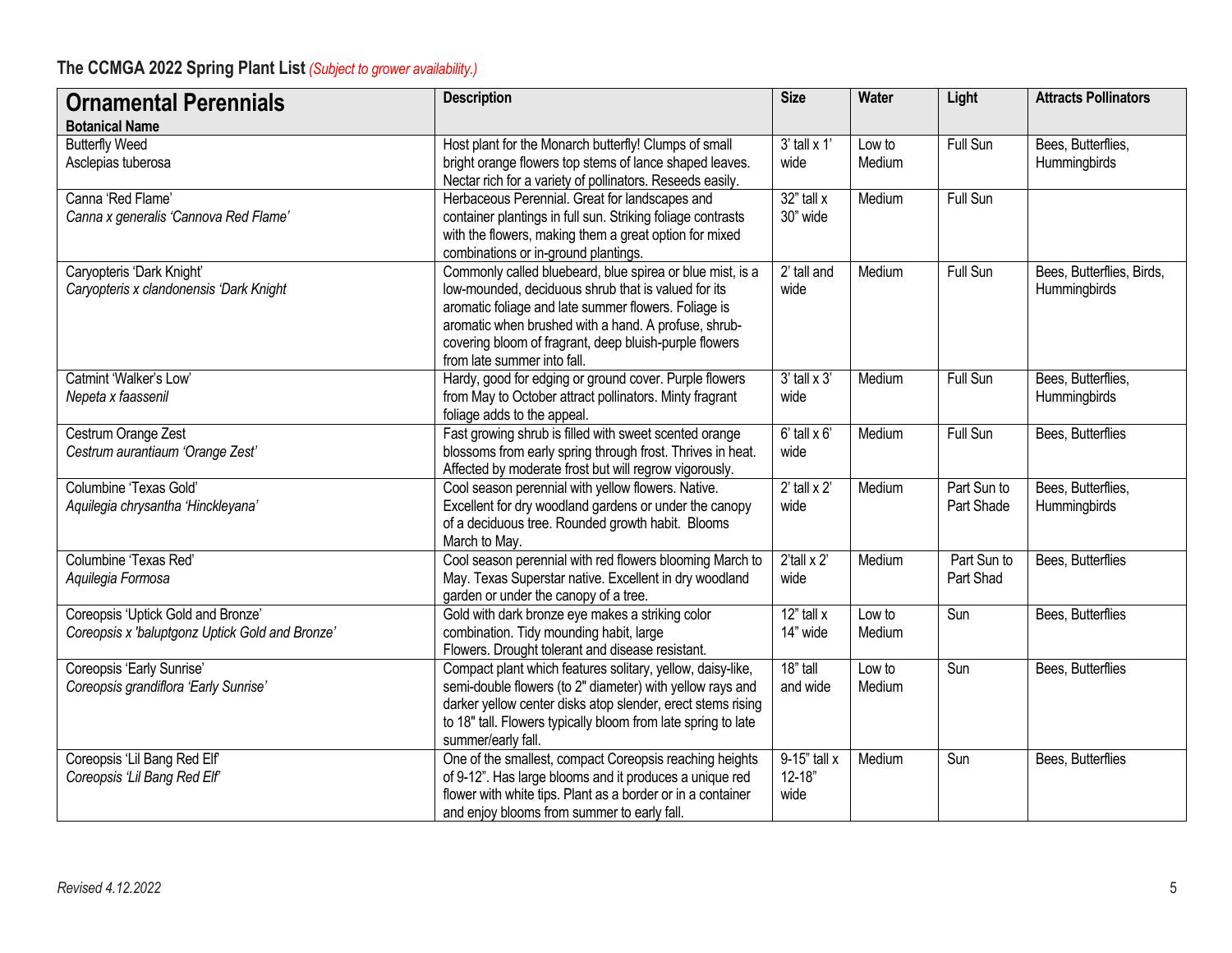| <b>Ornamental Perennials</b>                                   | <b>Description</b>                                                                                                                                                                                                                                                                                                                                 | <b>Size</b>                       | Water            | Light                     | <b>Attracts Pollinators</b>        |
|----------------------------------------------------------------|----------------------------------------------------------------------------------------------------------------------------------------------------------------------------------------------------------------------------------------------------------------------------------------------------------------------------------------------------|-----------------------------------|------------------|---------------------------|------------------------------------|
| <b>Botanical Name</b>                                          |                                                                                                                                                                                                                                                                                                                                                    |                                   |                  |                           |                                    |
| Crinum 'Ellen Bosanquet'<br>Crinum 'Ellen Bosanquet'           | Majestic plants with bold, fragrant, lily-like flowers. Narrow<br>pleated, glossy green foliage. An old, but very popular<br>hybrid, the bell-shaped, wine-red flowers have a spicy<br>fragrance.                                                                                                                                                  | 12-24" tall<br>x 24-36"<br>wide   | Medium           | Full Sun to<br>Part Shade |                                    |
| Daisy: Blackfoot<br>Melampodium leucanthum                     | Texas native. Must have dry feet or will rot; evergreen.<br>White flowers are non-stop from March to November.                                                                                                                                                                                                                                     | 1' tall $x$ 2'<br>wide            | Low              | Full Sun                  | Bees, Butterflies                  |
| Daisy: Copper Canyon<br>Tagetes lemmonii                       | Member of the Aster family. Fragrant foliage deters<br>rabbits/deer. Covered in yellow blooms fall to frost.                                                                                                                                                                                                                                       | $4'$ tall x 2'<br>wide            | Medium           | Full Sun                  | Bees, Butterflies                  |
| Dianthus 'Firewitch'<br>Dianthus gratianapolitanus             | Fragrant pink flowers; low growing, heat tolerant and<br>minimal maintenance. Good as a border or rock garden<br>addition.                                                                                                                                                                                                                         | 6" tall x 12"<br>wide             | Medium           | Full Sun or<br>Part Shade |                                    |
| <b>Flame Acanthus</b><br>Anisacanthus wrightii                 | Deciduous shrub. Light green leaves and brilliant orange,<br>tubular flowers favored by hummingbirds. Tolerates poor<br>soil.                                                                                                                                                                                                                      | $4'$ tall $\times$ 5'<br>wide     | Medium           | Full Sun                  | Bees, Butterflies,<br>Hummingbirds |
| Echinacea 'Green Twister'<br>Echinacea purpurea 'Green Twister | A very unusual Coneflower variety, Twister' is noted for its<br>large flowers, 4 in. across, with horizontally arranged lime-<br>green petals which transition to pale lilac-pink and<br>carmine near their central cone. Extremely showy and<br>vigorous, excellent choice for cut or dried flower or beds,<br>borders. Heat and drought tolerant | $3-4'$ tall $x -$<br>1-2' wide    | Low to<br>Medium | <b>Full Sun</b>           | Bees, Butterflies                  |
| Echinacea 'White Swan'<br>Echinacea purpurea 'White Swan'      | White Swan' is an easy to grow perennial flower that<br>produces strikingly large, fragrant, and bright white daisies<br>like flowers. The flowers rise on sturdy stems above neat<br>clumps of foliage from early summer into early autumn.                                                                                                       | $2-3$ tall $\times$ 1-<br>2' wide | Medium           | Full Sun                  | Bees, Butterflies                  |
| Echinacea 'Bright Star'<br>Echinacea purpurea 'Bright Star'    | Beautiful lightly-scented rose daisy flowers with coppery<br>bronze eyes from mid-summer to mid-fall. Most effective<br>in groupings. Excellent as cut flower.                                                                                                                                                                                     | $18"$ tall x<br>36" wide          | Medium           | Full Sun                  | Bees, Butterflies                  |
| Euphorbia Glitz<br>Euphorbia graminea 'Glitz'                  | Great as a filler for baskets or mixed containers with<br>masses and masses of tiny white blooms held at the tip of<br>finely cut, airy, pastel green stems. Heat, drought, and<br>shade tolerant. Low maintenance with a mounding habit.                                                                                                          | 10-12" tall<br>x 12-18"<br>wide   | Medium           | Full Sun to<br>Part Shade |                                    |
| Gaura 'Belleza Dark Pink'<br>Gaura lindheimeri 'Dark Pink'     | Flower buds and pink flowers appear on wand-like<br>panicles above the foliage. Good drainage is essential<br>Tolerates heat, humidity, and some drought.                                                                                                                                                                                          | 12-18" tall<br>x 16-20"<br>wide   | Medium           | Full Sun to<br>Part Shade | Bees, Butterflies                  |
| Gaura 'Dark Pink Dwarf'<br>Gaura lindheimeri 'Dark Pink Dwarf' | Compact, perennial with narrow lance-shaped dark green<br>leaves and red stems bearing wand-like panicles of deep<br>pink flowers from summer into autumn.                                                                                                                                                                                         | 10" tall<br>and wide              | Low to<br>Medium | Full Sun to<br>Part Sun   | Bees, Butterflies                  |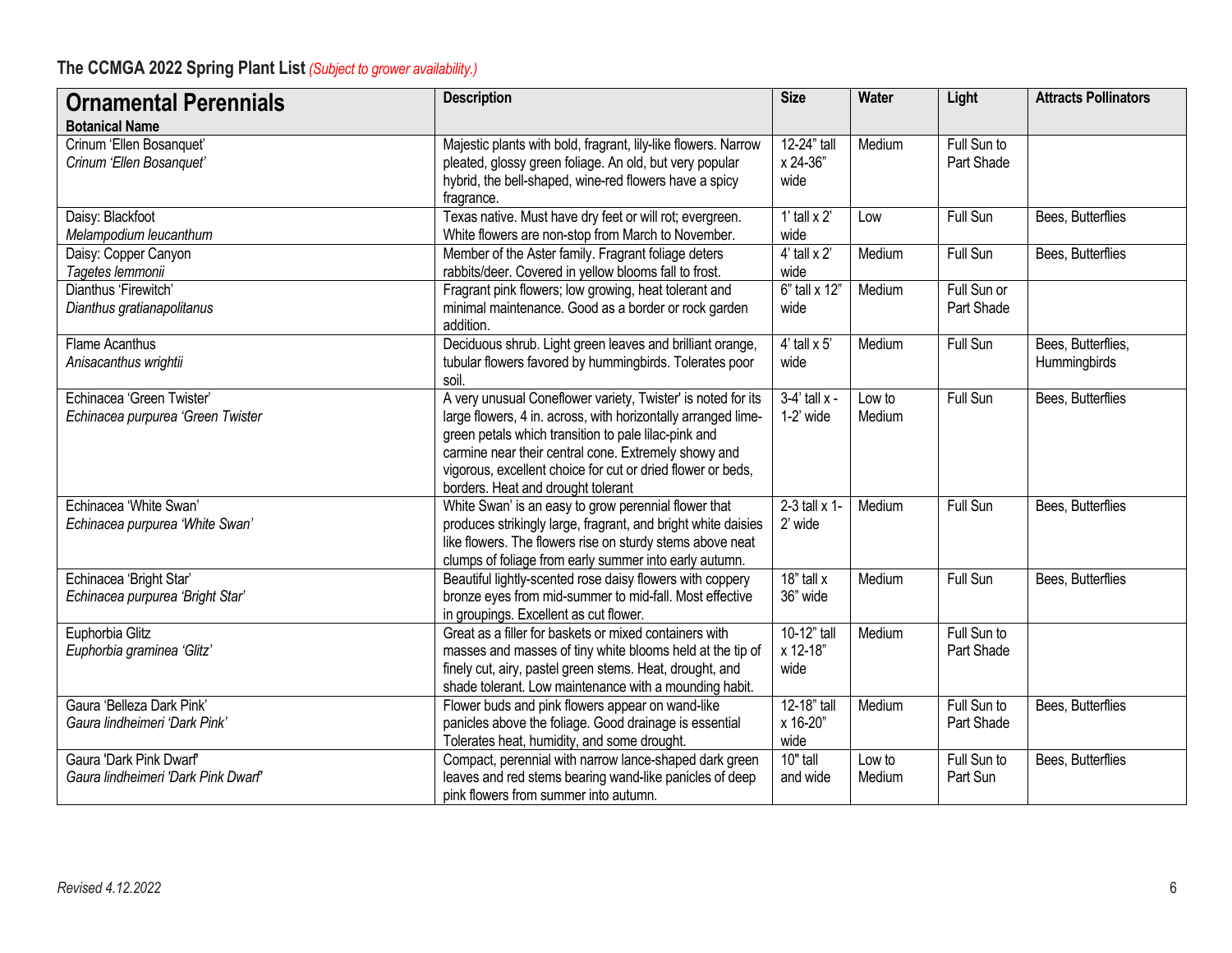| <b>Ornamental Perennials</b>                        | <b>Description</b>                                                                                                                                                                                                                                                   | <b>Size</b>                          | <b>Water</b>                           | Light                                         | <b>Attracts Pollinators</b>              |
|-----------------------------------------------------|----------------------------------------------------------------------------------------------------------------------------------------------------------------------------------------------------------------------------------------------------------------------|--------------------------------------|----------------------------------------|-----------------------------------------------|------------------------------------------|
| <b>Botanical Name</b>                               |                                                                                                                                                                                                                                                                      |                                      |                                        |                                               |                                          |
| Gregg's Mist Flower<br>Conoclinium coelestimum      | Excellent butterfly attractant! Triangular shaped leaves<br>topped with clusters of purple/blue flower puffs. Can<br>spread quickly.                                                                                                                                 | Up to 3'<br>tall and<br>wide         | Medium                                 | Full Sun to<br>Part Shade                     | <b>Butterflies</b>                       |
| Fragrant White Mistflower<br>Eupatorium havenenis   | Native, rounded shrub has multi-branching stems that rise<br>above the base. Showy, fragrant, pinkish-white blooms<br>appear April through December. Also referred to as<br>Boneset and Havana Snakeroot. Fragrant.                                                  | $3-6'$ tall x<br>3' wide             | Low                                    | Full Sun                                      | Birds, Butterflies, Moths                |
| Heuchera (Coral Bells)                              | Varieties include Palace Purple, Ginger Ale, Ruby Bells.<br>Popular shade garden perennial grown primarily for its<br>beautiful foliage with colorful blooms. Foliage and bloom<br>color varies depending on the variety. Blooms March-<br>November.                 | $1'6''$ tall x<br>1' to 1'6"<br>wide | Medium                                 | Part Sun,<br>Part Shade,<br><b>Full Shade</b> | <b>Butterflies</b>                       |
| Jerusalem Sage<br>Phlomis russeliana                | Delightful yellow flowers even in drought conditions and<br>very poor soil. It is an excellent choice for arid climates<br>and hard to plant problem sites. Silvery gray, velvety<br>foliage.                                                                        | $4'$ tall $\times$ $4'$<br>wide      | Low to<br>Medium                       | Full Sun                                      | Bees, Butterflies                        |
| Lambs Ears<br>Stachys byzantina                     | Silver green leaves are hairy and soft to the touch. Grown<br>for beautiful, textural foliage. Deadhead if it blooms, but do<br>not prune in winter.                                                                                                                 | 12" wide x<br>6-8" tall              |                                        |                                               |                                          |
| Lantana 'Dallas Red'<br>Lantana camara "Dallas Red" | Texas Superstar Perennial - smaller variety of Lantana<br>with a wealth of flowers. Reduced fruit set promotes<br>prolific blooming spring till frost. Heat loving!!                                                                                                 | 16" tall<br>and wide                 | Low                                    | Full Sun                                      | Bees, Butterflies Birds,<br>Hummingbirds |
| Lantana New Gold<br>Lantana x hybrid 'New Gold'     | Texas Superstar Perennial - smaller variety of Lantana<br>with a wealth of golden yellow flowers. Reduced fruit set<br>promotes prolific blooming spring till frost. Heat loving!!                                                                                   | $2'$ tall $\times$ 4'<br>wide        | Low                                    | Full Sun                                      | Bees, Butterflies Birds,<br>Hummingbirds |
| Lantana 'Texas'<br>Lantana urticoides "Texas'       | Thrives in the full summer sun and heat, requiring little<br>water once established, and can be used as a shrubby<br>ground cover in dry, poor soil. Entire shrub will be covered<br>with multi-colored flowers through the worst of the triple-<br>digit heat.      | $2-6'$ tall<br>and wide              | Low                                    | Full Sun                                      | Bees, Butterflies                        |
| Leopard Plant<br>Farfugium japonicum 'Gigantea'     | Large, rounded, shiny green leaves on stalks up to 3-4'<br>tall; daisy-like yellow blooms on tall, branched stems.<br>Thick leaves can reach up to 18" across and provide an<br>interesting display when massed under trees, in a shady<br>border or patio container | $3-4'$ tall<br>and wide              | Consistently<br>Moist, well<br>drained | Full or partial<br>shade                      |                                          |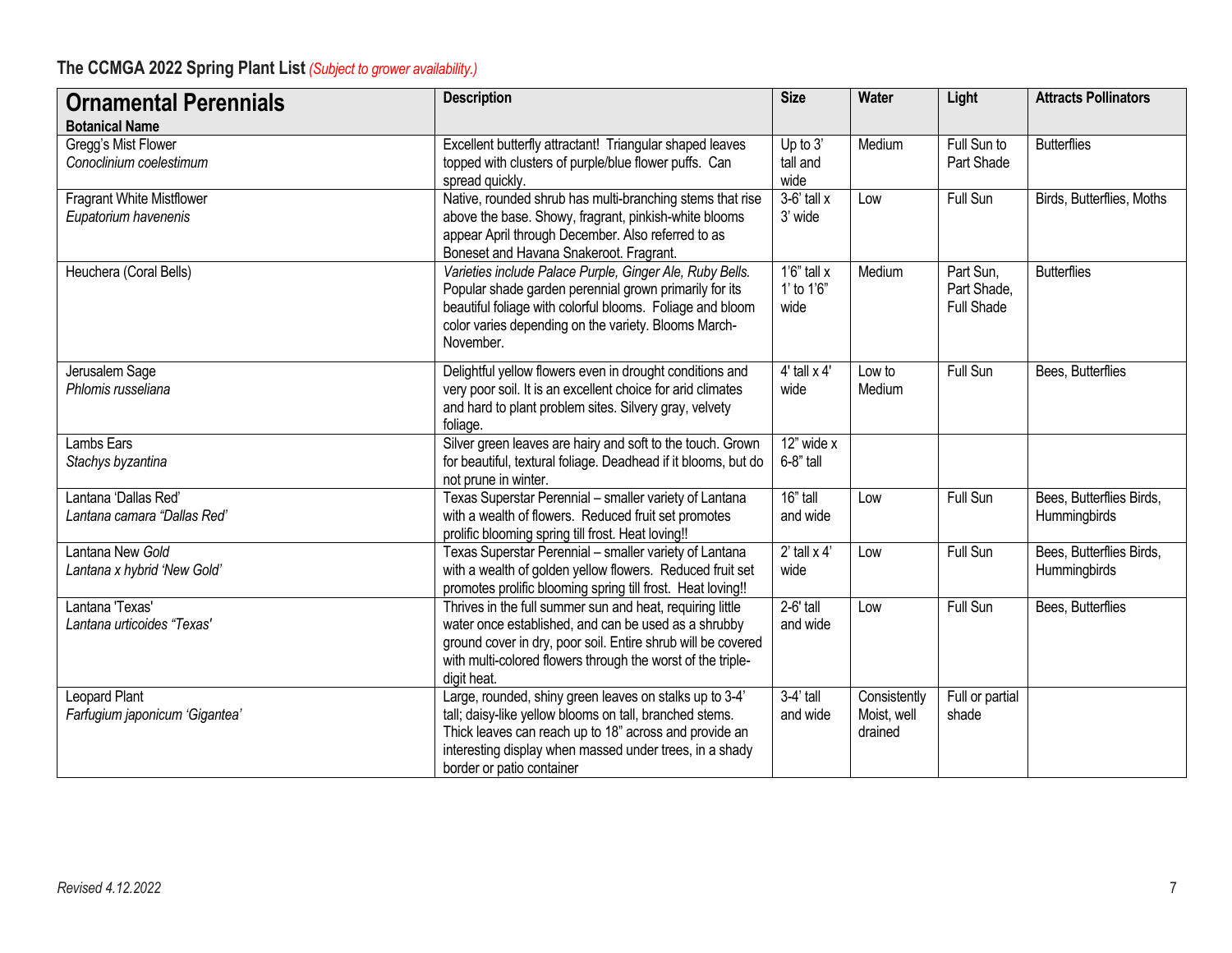| <b>Ornamental Perennials</b>                             | <b>Description</b>                                                                                                                                                                                                                                                       | <b>Size</b>                               | <b>Water</b>               | Light                     | <b>Attracts Pollinators</b>        |
|----------------------------------------------------------|--------------------------------------------------------------------------------------------------------------------------------------------------------------------------------------------------------------------------------------------------------------------------|-------------------------------------------|----------------------------|---------------------------|------------------------------------|
| <b>Botanical Name</b>                                    |                                                                                                                                                                                                                                                                          |                                           |                            |                           |                                    |
| Mexican Bush Sage<br>Salvia leucantha                    | Drought-hardy perennial with soft green foliage with a<br>slight silvery tint. In fall, it produces beautiful cascades of<br>velvety purple flowers that attract butterflies.                                                                                            | Up to 4'<br>tall $x$ 3'<br>wide           | Low to<br>Medium           | Full Sun to<br>Part Shade | Butterflies, Hummingbirds          |
| Mexican Petunia<br>Ruellia brittoniana                   | Dwarf size in pink, purple and white makes this easy-care<br>plant a must for borders or small garden spaces. Large<br>showy abundance of flowers with dark green foliage.<br>Sometimes called Mexican or Texas petunia Works well in<br>borders or small garden spaces. | $6-12"$ tall x<br>12" wide                | Low to<br>Medium           | Full to Part<br>Sun       | Bees, Butterflies                  |
| Mexican Petunia 'Purple Showers'<br>Ruellia simplex      | The "Tall" variety of Mexican Petunia is showy with<br>gorgeous tubular, petunia-like purple flowers. Easy to<br>grow and thrives in both wet or dry soil. Freely spreads<br>and can be mildly invasive. Great for containers.                                           | $3'$ to $4'$ tall<br>$x 2'$ to 3'<br>wide | Low to<br>Medium to<br>Wet | Full to Part<br>Sun       | Butterflies, Hummingbirds          |
| Mexican Mint Marigold<br>Tagetes lucida                  | Compact perennial that looks somewhat similar to<br>marigolds. Drought and heat tolerant and easy to grow.<br>Dark green leaves and golden yellow flowers with a<br>licorice fragrance.                                                                                  | $2'$ tall x 1'<br>wide                    | Low to<br>Medium           | Full Sun                  | Bees, Butterflies                  |
| Penstemon - 'Rock Penstemon'<br>Penstemon baccharifolius | Does best in low water environment. Its cherry red blooms<br>appear in spring/summer; attracts hummingbirds and<br>other pollinators. Also called Beardtongue                                                                                                            | 18" tall<br>and wide                      | Low                        | Full Sun                  | Bees, Butterflies,<br>Hummingbirds |
| Penstemon 'Brazos'<br>Penstemon tenuis                   | The purple blooms of this native plant make a fabulous<br>cut flower. Sometimes known as Beardtongue. Great for<br>beds or borders.                                                                                                                                      | 18-24" tall<br>x 16-20"<br>wide           | Low                        | Full Sun                  | Bees, Butterflies                  |
| Penstemon 'Dark Towers'<br>Penstemon digitalis           | Pink blooms atop dark red-wine foliage attracts<br>pollinators. Tolerates high heat, humidity, and periodic dry<br>spells, when established. Easy to grow and perfect for a<br>sunny, minimal care landscape.                                                            | 30" tall<br>and wide                      | Low                        | Full Sun                  | Bees, Butterflies,<br>Hummingbirds |
| Phlox 'John Fannick'<br>Phlox paniculata 'John Fannick'  | A "Texas Superstar' plant. Hardy perennial, easily grown<br>this butterfly magnet has striking lavender/pink flowers<br>beginning in early summer and a pleasing, compact form.<br>Fragrant.                                                                             | 36" tall x<br>30" wide                    | Low to<br>Medium           | Full Sun                  | Bees, Butterflies                  |
| Phlox 'David'<br>Phlox paniculata 'David'                | This butterfly magnet has fragrant, tubular flowers<br>beginning in early summer and a pleasing, compact form<br>Mixes well with other perennials.                                                                                                                       | 24-36" tall<br>and wide                   | Low to<br>Medium           | Full Sun                  | Bees, Butterflies                  |
| Phlox 'Emerald Blue'<br>Phlox sublate Emerald Blue"      | A carefree perennial that carpets even tough areas with<br>dense evergreen foliage and thousands of blue blooms.<br>Plant 8-12" apart in any well-drained soil                                                                                                           | $3-6"$ tall $x$<br>12-18"<br>wide         | Low to<br>Medium           | Full Sun                  | Bees, Butterflies                  |
| Red Hot Poker - Flamenco<br>Kniphofia uvaria Flamenco    | Award winner. 8" flower spikes add a dramatic look for<br>the garden and are favored by hummingbirds. Orange,<br>yellow and bright red blooms appear in early summer.                                                                                                    | $2'$ to $3'$ tall<br>x 3' wide            | Medium                     | Full Sun                  | Hummingbirds                       |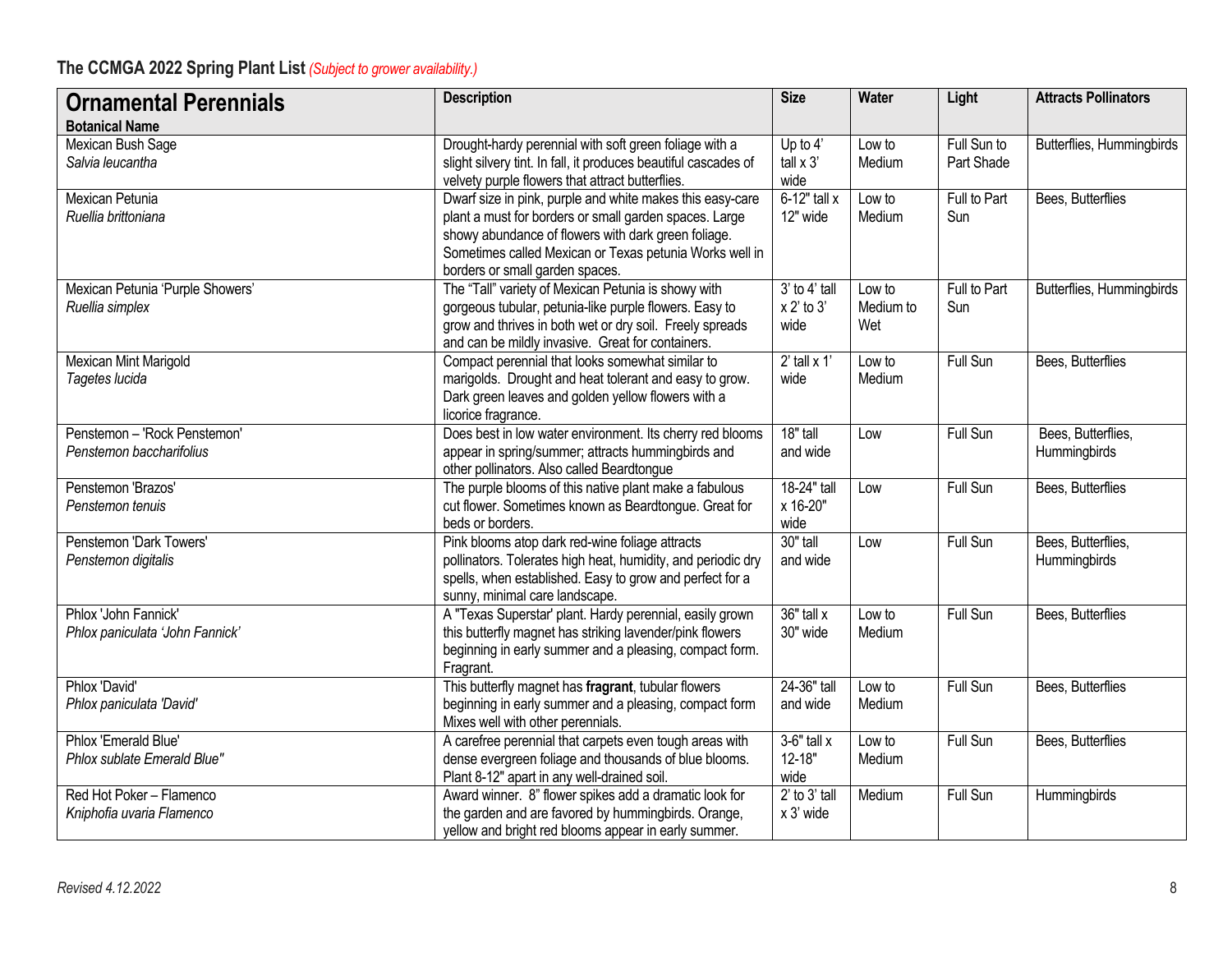| <b>Ornamental Perennials</b><br><b>Botanical Name</b>                                                | <b>Description</b>                                                                                                                                                                                                          | <b>Size</b>                        | Water            | Light                     | <b>Attracts Pollinators</b>                       |
|------------------------------------------------------------------------------------------------------|-----------------------------------------------------------------------------------------------------------------------------------------------------------------------------------------------------------------------------|------------------------------------|------------------|---------------------------|---------------------------------------------------|
| Rock Rose<br>Pavonia tenuis                                                                          | Small, usually deciduous shrub, but may be semi-<br>evergreen during a mild winter. Woody at the base with<br>stems that peak in 1 1/2" pink blooms from April to<br>November. Drought tolerant.                            | 3' tall and<br>wide                | Low to<br>Medium | Full Sun to<br>Part Shade | Butterflies, Moths,<br>Hummingbirds               |
| <b>Brazilian Rock Rose</b><br>Pavonia brazziliensis                                                  | This deciduous plant has pale pink (almost white) blooms<br>w/ magenta center. Plant along walkways and paths to<br>soften surrounding hardscapes.                                                                          | $\overline{3}$ ' tall and<br>wide  | Low to<br>Medium | Full Sun to<br>Part Shade | Butterflies, Moths,<br>Hummingbirds               |
| Rosemary-Hardy<br>Rosmarinus officinalis                                                             | A fine herb as well as a pretty shrub with narrow grayish<br>needle-like foliage. Wonderful fragrance. Grows well in<br>containers or in the landscape. Blooms April to November.                                           | $4'$ tall $\times 3'$<br>wide      | Medium           | Full Sun to<br>Part Shade | <b>Bees</b>                                       |
| Scabiosa (Pincushion Flower) 'Butterfly Blue'<br>Scabiosa columbaria                                 | "Butterfly Blue" & "Giga Silver" varieties - Pincushion-like<br>flowers bloom over an extended season starting in late<br>spring.                                                                                           | 12" to 18"<br>tall x 15"<br>wide   | Medium           | Full Sun                  | <b>Butterflies</b>                                |
| Russian Sage<br>Perovskia atriplicifolia                                                             | Also called Little Spire. Cut leaf silvery gray foliage. A<br>nice contrast to the blue-lavender flowers. Leaves are<br>aromatic when crushed. Drought tolerant.                                                            | 3' wide x<br>tall                  | Low to<br>Medium | Full Sun                  |                                                   |
| Rudbekia (Black-Eyed Susan)<br>Rudbeckia hirta L.                                                    | Native. Coarse, rough stemmed plant with bright yellow, 2<br>to 3" wide daisy-like flowers with dark centers. Drought<br>tolerant.                                                                                          | $1'$ to $3'$ tall<br>x wide        | Medium           | Full Sun                  | <b>Bees</b><br><b>Butterflies</b>                 |
| Salvia, Black & Blue<br>Salvia guarantica                                                            | Electric blue flowers with black stems and green leaves in<br>summer. Fragrant and heat and drought tolerant. Blooms<br>July to frost.                                                                                      | 3' tall and<br>wide                | Low to<br>Medium | Full Sun                  | <b>Bees</b><br><b>Butterflies</b><br>Hummingbirds |
| Salvia, Henry Duelberg<br>Salvia farinacea 'Henry Duelberg'                                          | Native. Texas Superstar. Long, narrow clusters of leaves<br>topped with showy blue velvet masses of flowers. Blooms<br>spring to frost. Shearing between bloom cycles promotes<br>re-blooming.                              | 3' tall and<br>wide                | Low to<br>Medium | Full Sun                  | <b>Bees</b><br><b>Butterflies</b><br>Hummingbirds |
| Salvia, Augusta Duelberg<br>Salvia farinacea 'Augusta Duelberg'                                      | Also called Mealycup Sage; has loads of white spikes of<br>tubular flowers from late spring to fall on this durable,<br>Texas tough native. Augusta Duelberg is larger growing<br>than other salvias. Blooms May to October | $3'$ tall $\times$ $4'$<br>wide    | Medium           | Full Sun to<br>Part Sun   | <b>Bees</b><br><b>Butterflies</b><br>Hummingbirds |
| Salvia, Mystic Spires<br>Salvia longispicata x farinacea                                             | 10" spikes of pure deep blue flowers on 2' to 3' stems.<br>Easy to grow. A favorite of the Dallas Arboretum. Blooms<br>spring to summer.                                                                                    | $2'$ to $3'$ tall<br>and wide      | Low to<br>Medium | Full Sun                  | <b>Bees</b><br><b>Butterflies</b><br>Hummingbirds |
| Salvia, Indigo Spires<br>Salvia x 'Indigo Spires'                                                    | Long spikes of deep indigo blue, tubular flowers bloom<br>continuously from spring to frost on medium green foliage.<br>A reliable performer in the landscape.                                                              | $3'$ to 4- $f$<br>tall and<br>wide | Low to<br>Medium | <b>Full Sun</b>           | <b>Bees</b><br><b>Butterflies</b><br>Hummingbirds |
| Salvia greggii (Asst. Varieties) Furman's Red, Mesa Azure,<br>Raspberry, White. Mirage Rose Bi-color | Also called 'Autumn Sage' for the profusion of fall blooms.<br>Assorted colors from which to choose; all drought tolerant<br>and easy to grow. Blooms April through November.                                               | 14" to 18"<br>tall x wide          | Medium           | Full Sun                  | Bees<br><b>Butterflies</b><br>Hummingbirds        |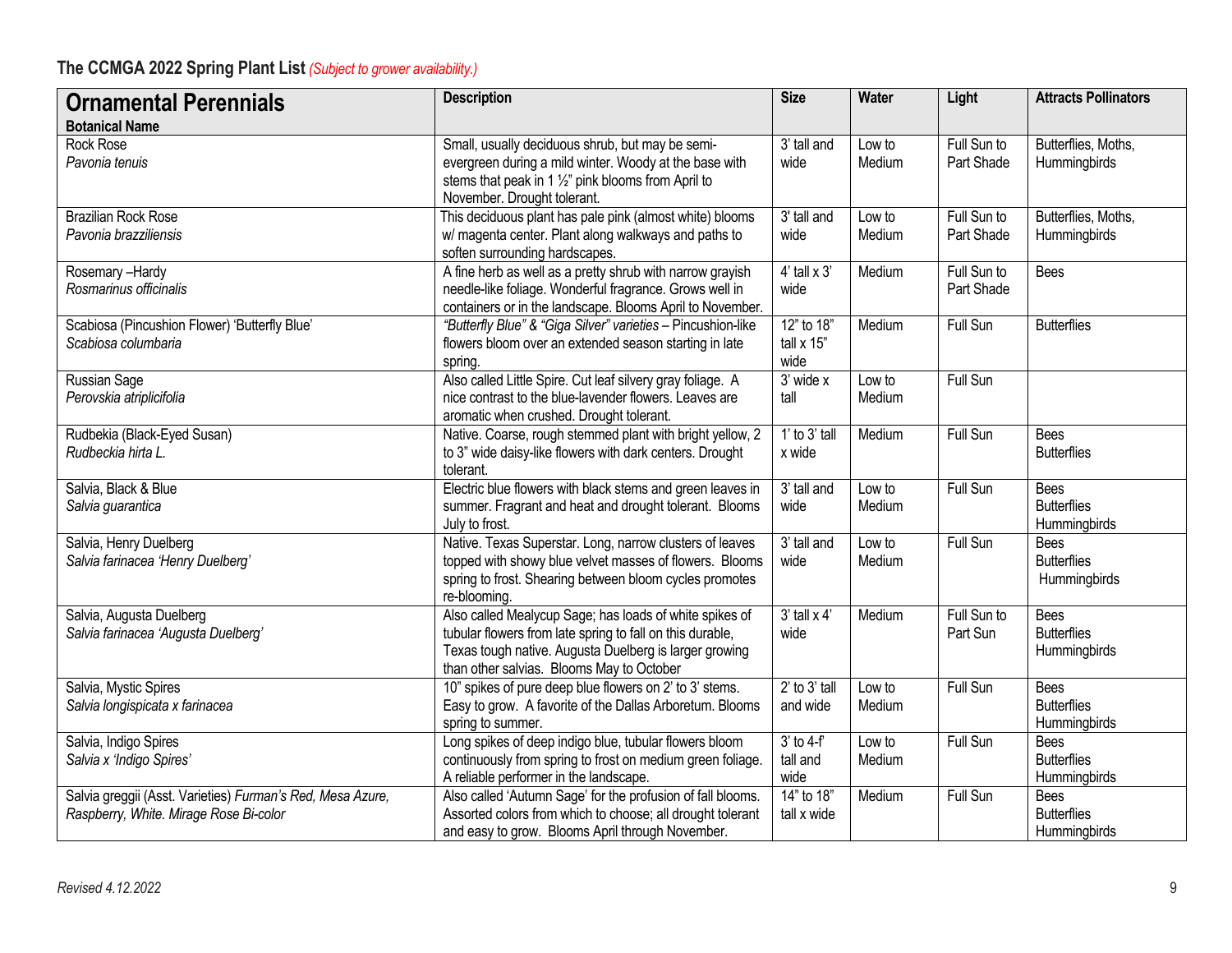| <b>Ornamental Perennials</b>                     | <b>Description</b>                                                                                                        | <b>Size</b>           | <b>Water</b> | Light           | <b>Attracts Pollinators</b>        |
|--------------------------------------------------|---------------------------------------------------------------------------------------------------------------------------|-----------------------|--------------|-----------------|------------------------------------|
| <b>Botanical Name</b>                            |                                                                                                                           |                       |              |                 |                                    |
| Saliva, Sierra San Antonio                       | Hybrid plant with lovely two-toned flowers of soft yellow                                                                 | $4'$ tall $\times 3'$ | Medium       | Full Sun        | Bees, Butterflies,                 |
| Salvia x jamensis 'Sierra San Antonio'           | and reddish-orange. Leaves are bright green. A                                                                            | wide                  |              |                 | Hummingbirds                       |
|                                                  | hummingbird favorite.                                                                                                     |                       |              |                 |                                    |
| Salvia, Pineapple Sage                           | Fragrant, showy perennial with scarlet-red flowers in late                                                                | $3'$ to $4'$ tall     | Low to       | Full Sun        | <b>Butterflies</b>                 |
| Salvia elegans                                   | summer. Bright, pineapple-scented yellow-green foliage.                                                                   | x wide                | Medium       |                 | Hummingbirds                       |
|                                                  | The crushed leaves have the aroma and taste of                                                                            |                       |              |                 |                                    |
|                                                  | pineapple, used to make tea, potpourri, jams and jellies.                                                                 |                       |              |                 |                                    |
| Salvia 'Bi-Color'                                | Compact, bushy Salvia with deep blue flowers with white                                                                   | $6-10"$ tall x        | Low to       | Full Sun to     | Bees, Butterflies,                 |
| Salvia sinaloensis                               | on airy spikes. Foliage has a plum-purple hue.                                                                            | 15-18 wide            | Medium       | Part Sun        | Hummingbirds                       |
| Salvia 'Hot Lips'                                | Spikes of red lipped, pure white or solid red, tubular                                                                    | 24-36" tall           | Low to       | Full Sun        | Bees, Butterflies,                 |
| Salvia macrophylla 'Hot Lips'                    | blooms are borne continuously from spring to fall on this                                                                 | and wide              | Medium       |                 | Hummingbirds                       |
|                                                  | durable drought and heat tolerant plant.                                                                                  | 24-36" tall           | Low to       | Full Sun to     |                                    |
| Salvia 'Amethyst Lips'<br>Salvia 'Amethyst Lips' | Spikes of two-lipped tubular bright white flowers are tipped<br>with a broad band of amethyst, between violet and purple, | and wide              | Medium       | Part Sun        | Bees, Butterflies,<br>Hummingbirds |
|                                                  | at the tips of the petals. Flowers may be solid                                                                           |                       |              |                 |                                    |
|                                                  | amethyst when the weather is cool but quickly revert to                                                                   |                       |              |                 |                                    |
|                                                  | their two-toned splendor with a little sunshine.                                                                          |                       |              |                 |                                    |
| Skeleton Leaf Goldeneye                          | A rounded plant with daisy-like flowers. Attracts butterflies                                                             | $2'$ tall and         | Medium       | Full Sun        | Bees, Butterflies                  |
| Viguiera stenoloba 'Goldeneye'                   | and bees. Texas Native. Likes dry feet.                                                                                   | wide                  |              |                 |                                    |
| Skullcap - Purple                                | An herb in the mint family most often used as an edging                                                                   | 1' tall $x$ 2'        | Low to       | Full Sun        | Bees, Butterflies                  |
| Scuttelaria suffrutescens                        | plant or ground cover. A Texas native with purple blooms                                                                  | wide                  | Medium       |                 |                                    |
|                                                  | from spring to frost. Needs good drainage.                                                                                |                       |              |                 |                                    |
| <b>Standing Cypress</b>                          | Showy, red tubular flowers marked with orange or                                                                          | 2-5' tall             | Low          | Full Sun to     | Bees, Butterflies,                 |
| Ipomopsis rubra                                  | yellowish spots. Flowers are arranged in a thick spike,                                                                   | and $1-2$             |              | Part Shade      | Hummingbirds                       |
|                                                  | opening from the tip downward. Use in borders, along                                                                      | wide                  |              |                 |                                    |
|                                                  | fence lines, in meadows or in mass plantings.                                                                             |                       |              |                 |                                    |
| Sundrops                                         | Blooms from spring to late fall with bright, yellow flowers                                                               | $12"$ tall            | Low          | <b>Full Sun</b> |                                    |
| Calylophus                                       | that open at sunset and remain open for most of next                                                                      | and 36"               |              |                 |                                    |
|                                                  | day. Dormant in winter. Good for rock gardens or filler                                                                   | wide                  |              |                 |                                    |
|                                                  | plants in mixed borders; likes heat and excellent                                                                         |                       |              |                 |                                    |
|                                                  | drainage.                                                                                                                 | 2' tall and           | Low to       | <b>Full Sun</b> | <b>Bees Butterflies</b>            |
| <b>Texas Betony</b><br>Stachys coccinea          | Blooms heaviest in early spring. Masses of bright red,<br>tubular flowers attract hummingbirds.                           | wide                  | Medium       |                 | Hummingbirds                       |
| Verbena 'Georgia Red'                            | Vigorous and heat tolerant. Masses of bright red blooms                                                                   | $6-12"$ tall x        | Low          | <b>Full Sun</b> | <b>Butterflies</b>                 |
| Verbena bonaeresis 'Georgia Red'                 | with strong trailing habit. Blooms till late fall.                                                                        | 36" wide              |              |                 |                                    |
| Verbena 'Blue Princess'                          | This butterfly attracting, easy care perennial has masses                                                                 | $12"$ tall x          | Low          | Full Sun        | <b>Butterflies</b>                 |
| Verbena x hybrida 'Blue Princess'                | of beautiful, lavender blue flowers. Resistant to powdery                                                                 | 36" wide              |              |                 |                                    |
|                                                  | mildew. Shear between bloom cycles to promote rebloom.                                                                    |                       |              |                 |                                    |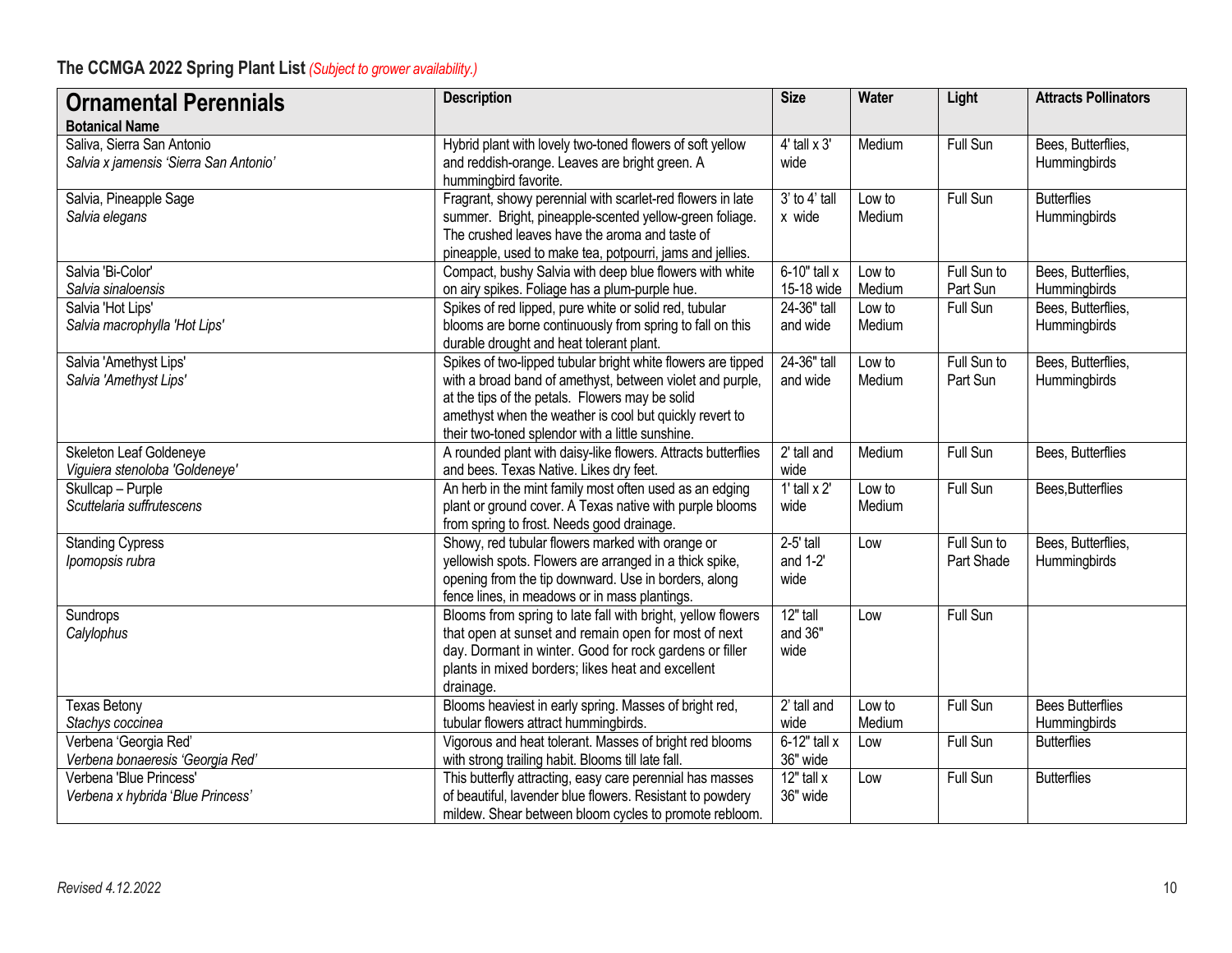| <b>Ornamental Perennials</b>                                        | <b>Description</b>                                                                                                                                                                                                       | <b>Size</b>                       | <b>Water</b>     | Light                   | <b>Attracts Pollinators</b> |
|---------------------------------------------------------------------|--------------------------------------------------------------------------------------------------------------------------------------------------------------------------------------------------------------------------|-----------------------------------|------------------|-------------------------|-----------------------------|
| <b>Botanical Name</b>                                               |                                                                                                                                                                                                                          |                                   |                  |                         |                             |
| Verbena 'Homestead Purple'<br>Verbena canadensis 'Homestead Purple' | Known for its long bloom season and rapid growth.<br>Flowers are bright purple blooms; leaves are deep green,<br>scalloped, coarse-textured. Good used as a border or in<br>rock gardens.                                | 12-18"tall<br>x 36" wide          | Low              | Full Sun                | <b>Butterflies</b>          |
| Verbena 'Homestead Red'<br>Verbena canadensis 'Homestead Red'       | Exceptionally long blooming season, this colorful, hardy<br>selection produces loads of bright red flowers till first frost.<br>Ground hugging foliage spreads to form a colorful,<br>butterfly-attracting mass.         | 12-18" tall<br>and 36"<br>wide    | Low              | Full Sun                | <b>Butterflies</b>          |
| Verbena 'Perfect Pink'<br>Verbena x hybrida 'Perfect Pink'          | Low growing and is perfect for filling any barren area in<br>your landscape with a unique carpet of pink color! Heat<br>and drought tolerant once established.                                                           | 6-12" tall<br>and 24-36"<br>wide  | Low              | Full Sun to<br>Part Sun | <b>Butterflies</b>          |
| Wooly Stemodia<br>Stemodia lanata                                   | A silver-white or grayish plant that is grown for its foliage.<br>Blooms with tiny lavender or white flower best appreciated<br>at close range. Attractive groundcover trailing over a pot<br>or wall. Drought tolerant. | $10"$ tall $x$<br>36" wide        | Low to<br>Medium | Full Sun to<br>Part Sun |                             |
| Yarrow 'Moonshine'<br>Achillea 'Moonshine'                          | Upright, clump forming compact yarrow noted for its fern-<br>like aromatic, silvery to gray-green foliage and its tiny,<br>long-lasting, bright lemon-yellow flowers. Deadhead to<br>promote additional bloom.           | $1-2'$ Tall $x$<br>12" wide       | Low to<br>Medium | Full Sun                | Bees, Butterflies           |
| Yarrow 'Paprika'<br>Achillea 'Paprika'                              | Sprays of crimson red blooms with yellow centers over<br>aromatic, fern-like foliage. Long lasting flowers fade to a<br>dusty rose color over the season. Pollinator friendly.                                           | 18-24" tall<br>and wide           | Low to<br>Medium | Full Sun                | Bees, Butterflies           |
| Yarrow 'Pastel Pink'<br>Achillea sibirica 'Pastel Pink'             | Upright Plant with blooms from June thru late summer.<br>Remove faded flowers to encourage more growth and<br>divide every 3-4 year. Attracts butterflies; deer resistant.                                               | 12-15" tall<br>and 10-15"<br>wide | Low to<br>Medium | Full Sun                | Bees, Butterflies           |
| Yarrow 'White'                                                      | Yarrow grows quickly and easily and comes back year<br>after year. Heat and drought tolerant. Great in a pot or<br>borders or fresh or dried flower arrangement; fragrant.                                               | 24" tall x<br>18" wide            | Low to<br>Medium | Full Sun to<br>Part Sun | Bees, Butterflies           |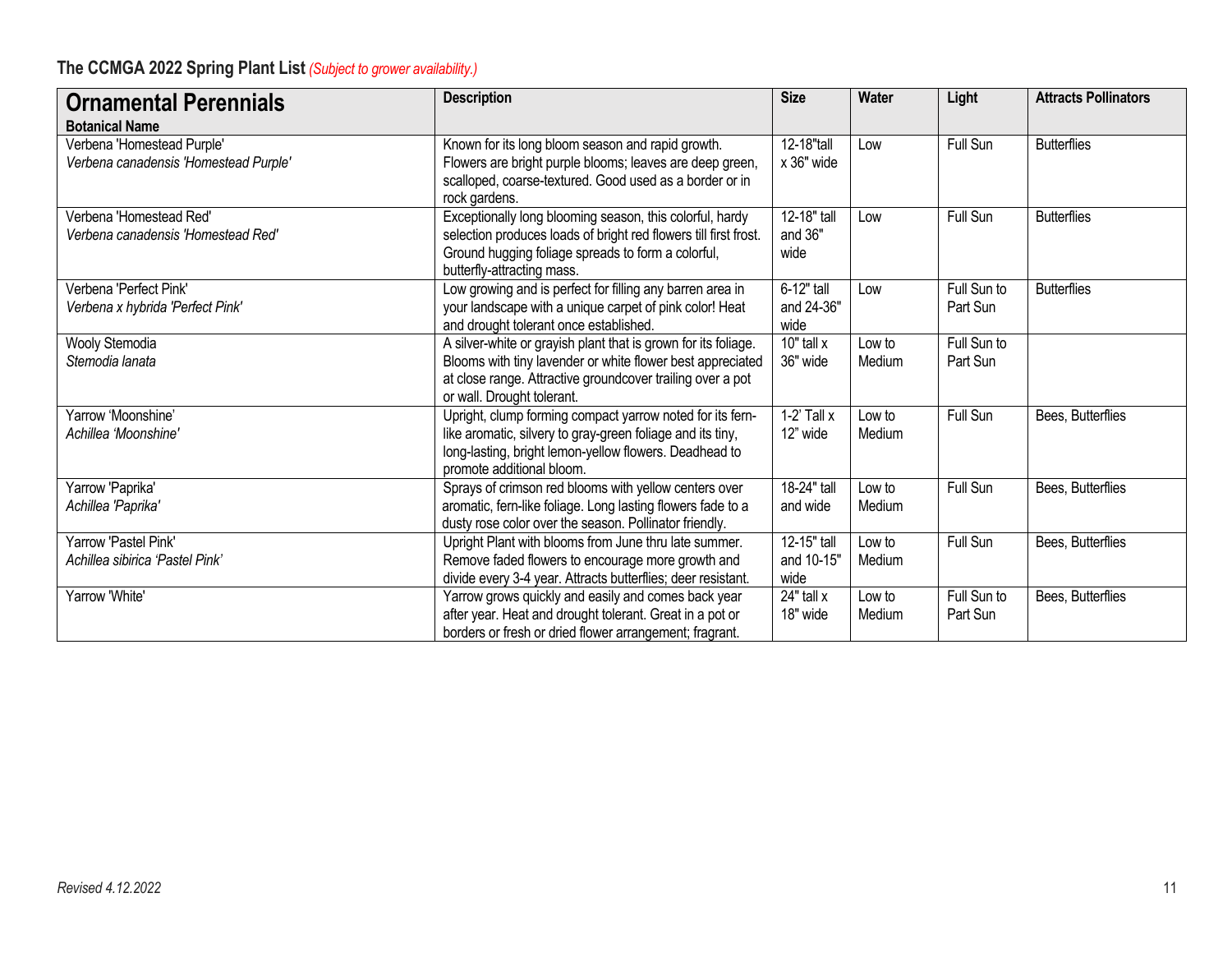| <b>Milkweeds</b>                                                 | <b>Description</b>                                                                                                                                                                                                                                                                                                                                                   | <b>Size</b>                      | Water            | Light                          | <b>Attracts Pollinators</b>           |
|------------------------------------------------------------------|----------------------------------------------------------------------------------------------------------------------------------------------------------------------------------------------------------------------------------------------------------------------------------------------------------------------------------------------------------------------|----------------------------------|------------------|--------------------------------|---------------------------------------|
| <b>Botanical Name</b>                                            |                                                                                                                                                                                                                                                                                                                                                                      |                                  |                  |                                |                                       |
| Milkweed 'Antelope Horns'<br>Asclepias Asperula 'Antelope Horns' | Clump-forming, 1-2 ft. perennial has an upright habit.<br>The long, thick, narrow leaves are often folded lengthwise.<br>As the green seed follicles grow in length and begin to<br>curve, they are said to resemble antelope horns. Milkweed<br>species are the food source for Monarch butterfly<br>caterpillars.                                                  | 12-24" tall<br>$x 2-3$           | Low to<br>Medium | Full Sun                       | Bees, Butterflies and<br>Hummingbirds |
| Milkweed 'Green'<br>Asclepias viridis "Green'                    | Native plant with wavy leaf margins and white flowers.<br>Host plant for Monarch butterflies. Heat, cold and drought<br>tolerant. Parts of the plant have some toxicity.                                                                                                                                                                                             | $4'$ tall $\times$ 2-<br>3' wide | Low to<br>Medium | Full Sun                       | Bees, Butterflies and<br>Hummingbirds |
| Milkweed 'Pink Swamp'<br>Asclepias incarnate 'Pink Swamp'        | Blooms come in shades of soft mauve to pink to reddish-<br>violet or occasionally white. Critical host plant for Monarch<br>butterflies. Sturdy, upright clumps grow on stems 4-5 ft tall                                                                                                                                                                            | $4-5'$ tall<br>and 2-<br>3'wide  | Medium           | Full Sun                       | Bees, Butterflies and<br>Hummingbirds |
| <b>Ferns</b>                                                     | <b>Description</b>                                                                                                                                                                                                                                                                                                                                                   | <b>Size</b>                      | Water            | Light                          | <b>Attracts Pollinators</b>           |
| <b>Botanical Name</b>                                            |                                                                                                                                                                                                                                                                                                                                                                      |                                  |                  |                                |                                       |
| Fern: Autumn Brilliance<br>Dryopteris erythrosora                | Arching evergreen fern that grows in a vase-shaped<br>clump. New fronds unfurl in striking shades of orange-red<br>to copper before eventually turning deep green.                                                                                                                                                                                                   | $2'$ tall x 2-<br>3' wide        | Medium           | <b>Full Shade</b>              |                                       |
| Fern - Foxtail<br>Asparagus densiflorus)                         | Foxtail fern boasts luscious, fluffy stems of pine needle-<br>like leaves, giving it a plush appearance. A member of the<br>asparagus family, the foxtail fern is actually not a fern at<br>all, as the plant uses seeds to reproduce, not spores. The<br>feathery plant yields small white flowers that produce eye-<br>catching red berries, a plus for the birds. | $2-3'$ tall<br>and wide          | Medium           | Part Sun to<br>Part Shade      |                                       |
| Fern - Kimberly Queen<br>Nephrolepis obliterata                  | These ferns make a bold statement. Their dynamic and<br>graceful leaves fill any space with gorgeous, natural color.<br>Kimberly Queen Ferns are easy-to-grow and thrive<br>outdoors or as a houseplant.                                                                                                                                                             | $2-3'$ tall x<br>3-4' wide       | Medium           | Part Sun to<br>Part Shade      |                                       |
| Fern - Korean Rock Fern<br>Polystichum tsus-simense              | Excellent small-scale fern. Lush dark green foliage in a<br>dense mounding habit. Plant under shade trees and<br>large shrubs to cover exposed soil. Works well with<br>smaller woodland perennials and in containers.<br>Herbaceous.                                                                                                                                | 12" tall<br>and wide             | Medium           | Part Shade<br>to Full<br>Shade |                                       |
| Fern - Southern Wood Fern<br>Thelypteris normalis                | Light green upright fronds spread to form a dense colony<br>with an elegant, open, fountain shape that adds<br>excellent form and texture as a foundation planting and<br>under shade trees. Naturalizes well with other<br>understory natives in wild gardens. Deciduous.                                                                                           | $\overline{3'}$ tall and<br>wide | Medium           | Part Shade<br>to Full<br>Shade |                                       |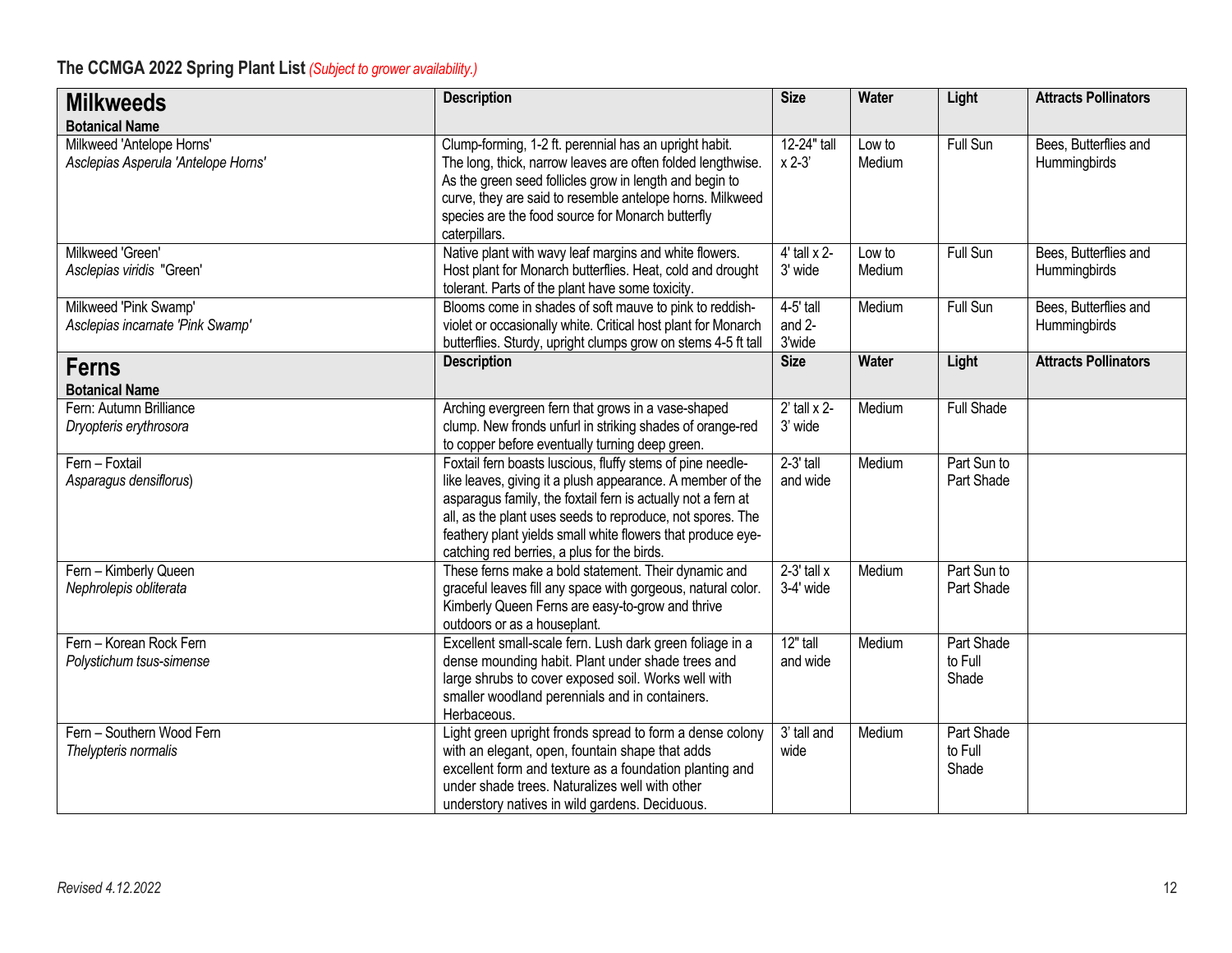| <b>Vines / Groundcovers</b>                                                      | <b>Description</b>                                                                                                                                                                                                                                                                                | <b>Size</b>                          | <b>Water</b>     | Light                                                    | <b>Attracts Pollinators</b>        |
|----------------------------------------------------------------------------------|---------------------------------------------------------------------------------------------------------------------------------------------------------------------------------------------------------------------------------------------------------------------------------------------------|--------------------------------------|------------------|----------------------------------------------------------|------------------------------------|
| <b>Botanical Name</b>                                                            |                                                                                                                                                                                                                                                                                                   |                                      |                  |                                                          |                                    |
| Green Santolina - Groundcover<br>Santolina virens                                | Tidy, neat mound with attractive, bright green, fragrant<br>foliage and a showy display of gold button flowers on wiry<br>stems. Use as an effective groundcover or edging for<br>walks or borders. Good foreground for an herb garden.<br>Heat and drought tolerant. Evergreen.                  | 2' tall and<br>wide                  | Low              | <b>Full Sun</b>                                          |                                    |
| Moneywort Creeping Jenny - Groundcover<br>Lysimachia nummularia 'Creeping Jenny' | Low-growing, creeping ground cover which forms a leafy<br>mat only 2-4" tall. Roots where leaf nodes come in contact<br>with the soil. Thrives in damp soils, slightly ruffled, leaves<br>with profuse, cup-shaped, bright yellow flowers in early<br>summer. Tolerates limited foot traffic.     | 6" tall x 12"<br>wide                | Low to<br>Medium | Sun to Part<br>Shade                                     |                                    |
| Crossvine 'Tangerine Beauty' - Vine<br>Bignonia capreolata                       | Native semi-evergreen perennial vine. A fast grower that<br>becomes covered in showy red tubular flowers that<br>measure up to 2" long thru summer. Flowers on old wood.                                                                                                                          | Up to $50'$<br>long                  | Medium           | <b>Full Sun</b>                                          | Bees, Hummingbirds                 |
| Morning Glory perennial - Vine<br>Ipomoea tricolor                               | Strong climbers have beautifully shaped blooms that<br>unfurl in the sun. Deep tap roots to ensure overwintering.<br>Grow over an arch, trellis or as groundcover                                                                                                                                 | Up to 10-<br>15' long                | Low to<br>Medium | Full Sun                                                 | Bees, Butterflies,<br>Hummingbirds |
| Passionflower - Vine<br>Passiflora incarnata                                     | Vigorous climber attracts a host of nectar feeders,<br>including hummingbirds, butterflies, bees. Foliage can<br>play nursery to a menagerie of butterfly caterpillars.                                                                                                                           | Up to 25'<br>long                    | Medium           | <b>Full Sun</b>                                          |                                    |
| Honeysuckle 'Coral'<br>Lonicera sempervirens                                     | Bring on the hummingbirds - a blanket of tubular, reddish<br>orange flowers. Red berries attract birds, plants are non-<br>invasive and bloom on previous year's growth. Once<br>flowering is past can be pruned to shape. A trellis, fence<br>or post with wire grid is good for support.        | $3-8'$ tall $x$<br>1-10' long        |                  |                                                          |                                    |
| <b>Grasses</b><br><b>Botanical Name</b>                                          | <b>Description</b>                                                                                                                                                                                                                                                                                | <b>Size</b>                          | Water            | Light                                                    | <b>Attracts Pollinators</b>        |
| 'Ogon' Sweet Flag<br>Acorus garmineus                                            | Perfect for containers, borders and beds - does not go<br>dormant; great at edge of ponds or as a container or<br>accent.                                                                                                                                                                         | $6-14"$ tall x<br>$12 - 14"$<br>wide | Medium           | Part Sun to<br>Sun                                       |                                    |
| Carex 'Evergold'<br>Carex oshimensis EverColor® 'Evergold                        | Fine, arching grass-like foliage adds great texture and<br>color to moist, shady areas. Butter-yellow-striped leaves<br>with dark green-edges remain attractive throughout the<br>season. Forms a low tufted mound, perfect at pond's<br>edge, in dappled shade borders or as a container accent. | 10-16"t x<br>18-24"<br>wide          | Low to<br>medium | Part Shade-<br><b>Full Shade</b><br>or Filtered<br>Shade |                                    |
| Carex 'Feather Falls'<br>Carex oshimensis 'Feather Falls'                        | Tolerates full sun without burning and forms a super-<br>sized, cascading clump of white and green variegated<br>leaves, highlighted with beautiful plumes of feathery flower<br>stems that emerge in spring. A choice plant for edging, or<br>in the rock garden.                                | 12-18" tall<br>and $18-$<br>24"wide  | Low              | Full Sun to<br>Part Shade                                |                                    |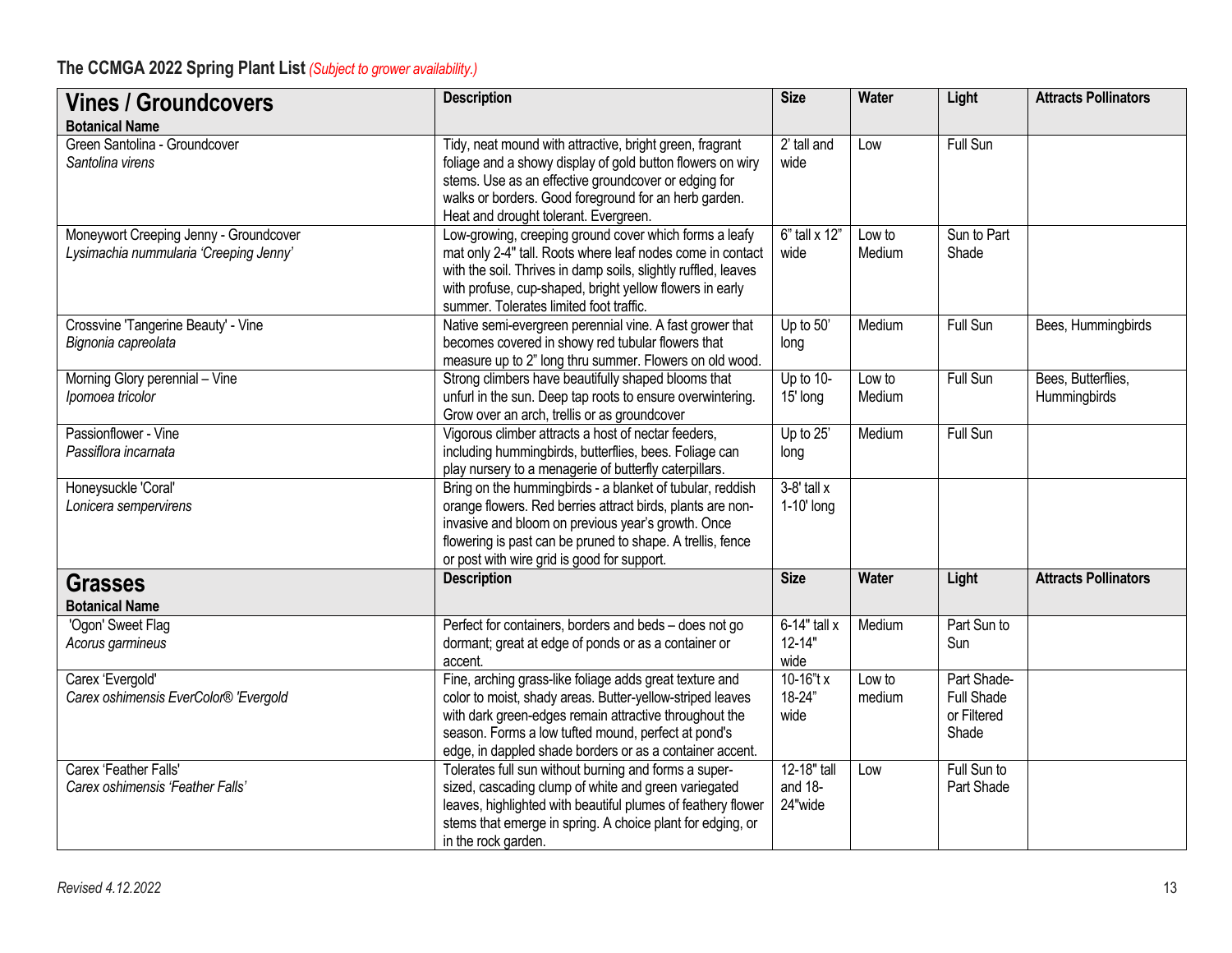| <b>Grasses</b>                                                                         | <b>Description</b>                                                                                                                                                                                                                                                                                                               | <b>Size</b>                        | Water        | Light                                 | <b>Attracts Pollinators</b> |
|----------------------------------------------------------------------------------------|----------------------------------------------------------------------------------------------------------------------------------------------------------------------------------------------------------------------------------------------------------------------------------------------------------------------------------|------------------------------------|--------------|---------------------------------------|-----------------------------|
| <b>Botanical Name</b>                                                                  |                                                                                                                                                                                                                                                                                                                                  |                                    |              |                                       |                             |
| Flax Lily<br>Dianella var.                                                             | Handsome, strappy, green leaves with contrasting yellow<br>stripes will brighten the garden year-round. Stalks of<br>shiny, turquoise blue, ornamental berries persist from fall<br>into winter to create a colorful accent. Its tidy clumping<br>habit is ideal for mass planting near pools, in garden beds<br>and in borders. | $42"$ tall x<br>12" wide           |              | <b>Full Shade</b><br>to Part<br>Shade |                             |
| <b>Gulf Muhly</b><br>Muhlenbergia capillaris                                           | Known as "Pink" Muhly Grass, spikelets are purple but, in<br>the fall, the plant takes on a stunning, feathery, deep pink<br>hue. Adds texture, movement and mass to the landscape.                                                                                                                                              | $1.5'$ Tall x<br>3' wide           | Low          | Full Sun                              | Butterflies, Birds          |
| <b>Mexican Feather Grass</b><br>Nassella tenuissima                                    | Beautiful grown in masses, this is a candidate for rock<br>gardens, dry streambeds and next to landscape borders.<br>Grow as a single accent or in a small cluster among other<br>drought- and heat- resistant perennials for unique color<br>and texture variation.                                                             | 12-24" tall<br>and wide            | Low          | Full Sun                              |                             |
| Purple Fountain Grass<br>Pennisetum setaceum 'Rubrum'                                  | Popular drought tolerant grass that forms a tidy, dense<br>clump of purplish maroon blades topped with rose-red<br>plumes. Beautiful as a landscape specimen or planted in<br>groups. Unlike the species, this cultivar does not reseed.                                                                                         | $2-4'$ tall $x$<br>2-3' wide       | Low          | Full Sun                              |                             |
| <b>Annuals</b>                                                                         | <b>Description</b>                                                                                                                                                                                                                                                                                                               | <b>Size</b>                        | <b>Water</b> | Light                                 | <b>Attracts Pollinators</b> |
| <b>Botanical Name</b><br>Ageratum 'Artist Blue'<br>Ageratum houstonianum 'Artist Blue' | "Flossflower" - Great growth habit and produces mounds<br>of soft blue or deep violet-purple flowers summer till frost.<br>Excellent in pots or landscape.                                                                                                                                                                       | $8-12"$ tall x<br>$10-12"$<br>wide | Medium       | Full Sun to<br>Part Shade             | Butterflies, Bees           |
| Althernanthera 'Brazilian Red Hots'<br>Alternanthera dentata 'Brazilian Red Hots'      | Hot Pink and Fucshia foliage. Unique and east to grow;<br>distinctive color & texture for sun and shade. Heat<br>tolerant. Texas Superstar Plant                                                                                                                                                                                 | 24-36" tall<br>x 12-18"<br>wide    | Medium       | Full Sun to<br>Part Shade             |                             |
| Alternanthera 'Purple Prince'<br>Alternanthera 'Purple Prince'                         | Ravishing, splashy, colorful foliage. 'Purple Prince' rolls<br>out a magic carpet of burgundy-purple leaves<br>complemented by ruby rose undersides.                                                                                                                                                                             | 10-16" tall<br>x 16-20"<br>wide    | Low          | <b>Full Sun</b>                       |                             |
| Angelonia 'Serenita'                                                                   | A splash of impressionist color on a compact plant. Prolific<br>and nearly indestructible in heat and humidity. Perfect for<br>border or container. Colors: Raspberry, Purple, White                                                                                                                                             | 10-12"t x<br>$12 - 16"$<br>wide    | Medium       | Full Sun                              | Butterflies, Hummingbirds   |
| Begonia 'Dragonwing' Red<br>Begonia x hybrida                                          | Annual with lush, attractive angel-wing shaped, shiny dark<br>green foliage and clusters of scarlet red flowers. Tolerant<br>to hot and humid weather. Great in borders or containers.                                                                                                                                           | 15-18" tall<br>and wide            | Medium       | Part Sun to<br>Part Shade             | Hummingbirds                |
| Begonia 'Whopper Red' bronze leaf                                                      | Perfect for hanging baskets or T planters. Profuse double<br>blooms dangle from weeping stems that look almost<br>upside down. Heat tolerant, but needs semi-shade in<br>hottest weather.                                                                                                                                        | $8-12"$ tall<br>and 8-12"<br>wide  | Medium       | Part Sun to<br>Park Shade             |                             |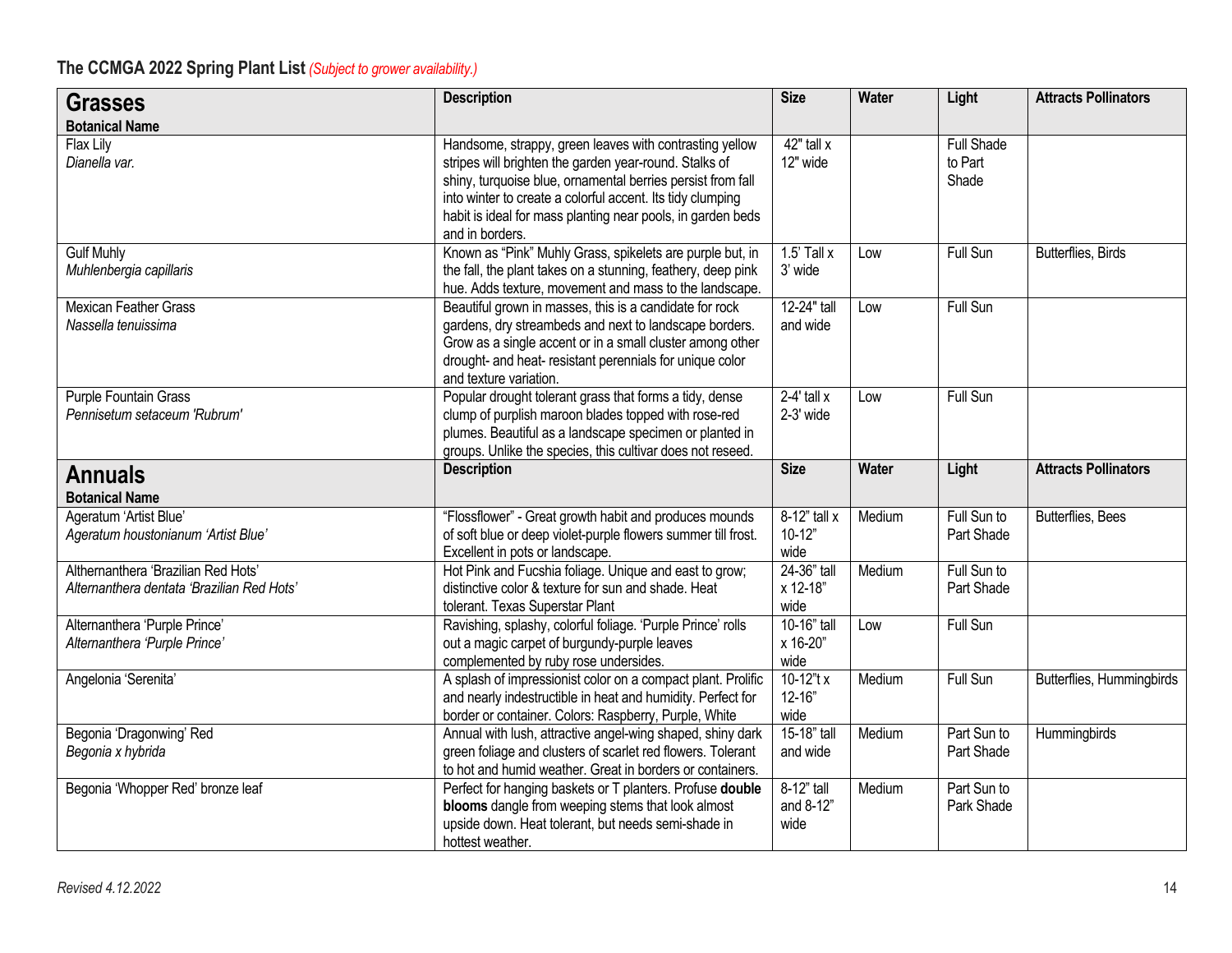| <b>Annuals</b>                                                                                    | <b>Description</b>                                                                                                                                                                                                                                                              | <b>Size</b>                         | <b>Water</b> | Light                     | <b>Attracts Pollinators</b> |
|---------------------------------------------------------------------------------------------------|---------------------------------------------------------------------------------------------------------------------------------------------------------------------------------------------------------------------------------------------------------------------------------|-------------------------------------|--------------|---------------------------|-----------------------------|
| <b>Botanical Name</b>                                                                             |                                                                                                                                                                                                                                                                                 |                                     |              |                           |                             |
| Begonia 'Whopper Pink' green leaf                                                                 | Perfect for hanging baskets or T planters. Profuse double<br>blooms dangle from weeping stems that look almost<br>upside down. Heat tolerant, but needs semi-shade in<br>hottest weather.                                                                                       | 8-12" tall<br>and 8-12"<br>wide     | Medium       | Part Sun to<br>Part Shade |                             |
| Caladium Fancy Leaf 'Carolyn Whorton'<br>Caladium 'Carolyn Whorton'                               | Large, heart-shaped leaves with red veining and dark<br>green margins. Ideal choice to brighten borders or<br>containers.                                                                                                                                                       | 18-24" tall<br>and wide             | Medium       | Part Shade<br>to Shade    |                             |
| Caladium Fancy Leaf 'White Christmas'<br>Caladium 'White Christmas'                               | Great shade garden plant / leaves more beautiful than<br>flowers. Plant them in the garden, hanging baskets, pots,<br>barrels, or tubs.                                                                                                                                         | 12-24" tall<br>and wide             | Medium       | Part Shade<br>to Shade    |                             |
| Caladium Strap Leaf 'Peppermint'<br>Caladium Strap Leaf 'Peppermint                               | Delightful candy cane striped leaves bordered in green<br>that are cool and refreshing on even the hottest summer<br>days. Versatile, sun tolerant variety grows up to 18 inches<br>tall and boasts exquisite texture and form that remains<br>beautiful from summer into fall. | 12-14" tall<br>and 10-12"<br>wide   | Medium       | Part Sun to<br>Full Sun   |                             |
| Caladium Strap 'Sangria"<br>Caladium Strap Leaf 'Sangria'                                         | Strap leaf variety with a rich rose red color. Sangria<br>caladiums are intermediate in height and can tolerate part<br>to full sun. Great for garden beds, baskets and mixed<br>containers.                                                                                    | 18-24" tall<br>and wide             | Medium       | Part Sun to<br>Full Sun   |                             |
| Cape Plumbago-Blue Plumbago Hardy<br>Ceratostigma plumbaginoides                                  | A vigorous groundcover that thrives both in full sun with<br>lots of blooms and partial shade with fewer blooms, small<br>green leaves on wiry stems. Show-stopping blue blooms.                                                                                                | 14-16" tall<br>and wide             | Medium       | Full Sun to<br>Part Shade | <b>Butterflies</b>          |
| Celosia 'Intenz'<br>Celosia argentea 'Intenz'                                                     | Easy to grow plant which produces bold flower spikes that<br>bloom throughout summer and fall. Humidity tolerant and<br>attracts pollinators.                                                                                                                                   | $1-2$ 'tall x 6-<br>12" wide        | Medium       | Part Sun to<br>Full Sun   | <b>Butterflies, Bees</b>    |
| Coleus 'Alabama'<br>Coleus scutellarioides 'Alabama'                                              | Lovely plant grown for its interesting foliage colors of pink,<br>red, bronzer, yellow, maroon, green and chartreuse.<br>Makes a striking contrast in the flower border or in<br>containers.                                                                                    | 24" tall x<br>24" wide              | Medium       | Part Sun to<br>Part Shade |                             |
| Coleus 'Burgundy Bridal Train'<br>Coleus scutellarioides x hybridus 'Burgundy Bridal Train'       | Burgundy leaves with lime green edges. Compact plant<br>great for containers, borders and mass plantings. Low<br>maintenance plant.                                                                                                                                             | $1-2$ 'tall x<br>$12 - 15"$<br>wide | Medium       | Part Sun to<br>Part Shade |                             |
| Coleus Flamethrower <sup>™</sup> Salsa Verde<br>Coleus scutellairoides 'Flamethrower Salsa Verde' | Mounding or spreading displays of bright lime green<br>foliage. Performs in spring weather and in the heat of<br>summer. Bold accent for borders, beds, window boxes<br>and containers. Uniquely shaped leaves add texture.                                                     | 18" tall x<br>18-24"<br>wide        | Medium       | Part Sun to<br>Part Shade |                             |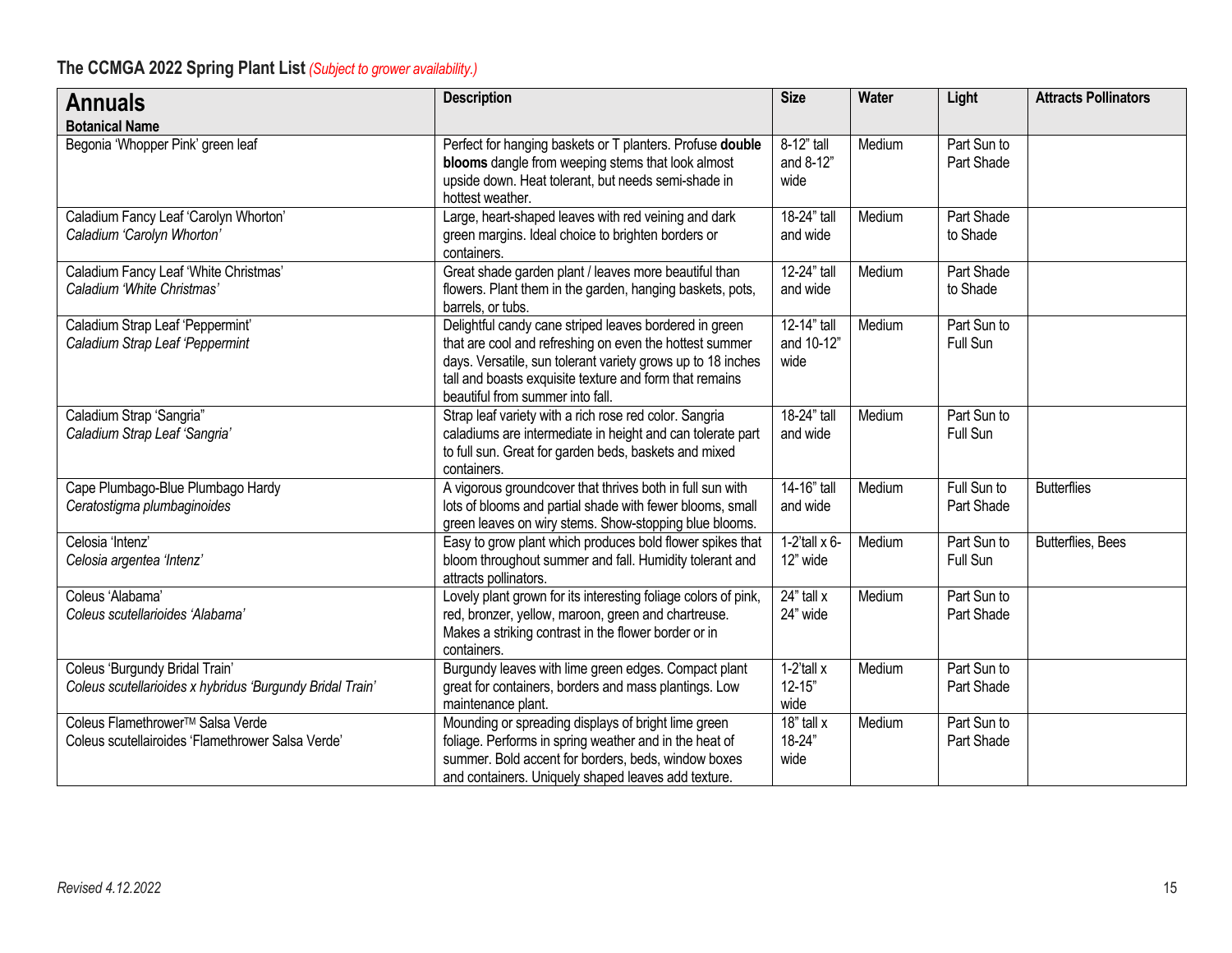| <b>Annuals</b><br><b>Botanical Name</b>                                                 | <b>Description</b>                                                                                                                                                                                                                                                          | <b>Size</b>                           | <b>Water</b> | Light                            | <b>Attracts Pollinators</b> |
|-----------------------------------------------------------------------------------------|-----------------------------------------------------------------------------------------------------------------------------------------------------------------------------------------------------------------------------------------------------------------------------|---------------------------------------|--------------|----------------------------------|-----------------------------|
| Coleus Flamethrower ™ Chili Pepper<br>Coleus scutellairoides 'Flamethrower Salsa Verde' | Low maintenance, high impact plant is perfect for pots,<br>landscaping and baskets. Bold foliage and compact<br>habit set off the striking colors and the uniquely shaped<br>leaves add texture and contrast.                                                               | 12-18" tall<br>x 12-<br>18"wide       | Medium       | Part Sun to<br>Part Shade        |                             |
| Coleus Main Street™ Ruby Road<br>Coleus scutellarioides 'Main Street ™ Ruby Road'       | Bright scarlet red centers give way to deep burgundy and<br>finishing with a pleasing Kelly-green edge!<br>Upright coleus great for beds, baskets or containers.<br>Performs best with moist soil.                                                                          | 18-24" tall<br>x 18-24<br>wide        | Medium       | Part Shade<br>to Part Sun        |                             |
| Coleus Main Street™ Beale Street<br>Coleus scutellarioides 'Main Street™ Beale Street'  | Deep red foliage that holds its color extremely well in the<br>garden. Lush, bushy plant grows uniformly. Can be<br>successfully grown from full sun to full shade. Beautiful<br>color and uniform height. An AAS winner.                                                   |                                       | Medium       | Full Sun to<br><b>Full Shade</b> |                             |
| <b>Coleus 'Wizard Mosaic</b><br>Coleus scutellarioides 'Wizard Mosaic'                  | Mounded, upright plant with colorful, attractive foliage.<br>Heat and shade tolerant; low maintenance. Adds interest<br>to shade garden beds, containers, borders and baskets.                                                                                              | 12-14" tall<br>x 16" wide             | Medium       | Shade                            |                             |
| Crossandra 'Orange Marmalade'<br>Crossandra infundibuliformis 'Orange Marmalade'        | Long lasting blooms on a plant that thrives with heat and<br>humidity. Large clusters of frilly, bright orange flowers<br>shine against glossy green foliage, outstanding disease<br>and insect resistance. Beautiful in beds, borders or<br>containers.                    | 18-24" tall<br>x 18-2"<br>wide        | Medium       | Part Shade<br>to Part Sun        | <b>Bees</b>                 |
| Cuphea 'Bat Face'<br>Cuphea llavea 'Bat Face'                                           | Masses of unique flowers shower this colorful shrub over<br>a long season. Named for its resemblance to a bat: the<br>dark purple flower is the face and the red lobes are the<br>ears. Thrives in heat, tolerates drought and attracts<br>hummingbirds, bees, butterflies. | $1-2'$ Tall<br>and wide               | Medium       | Full Sun to<br>Part Sun          | Bees, Butterflies           |
| Cuphea 'Allyson' Mexican Heather<br>Cuphea hyssopifolia 'Allyson'                       | Multi-stemmed annual with an upright spreading growth<br>habit which blooms a plethora of petite rose-purple flowers<br>from spring to the first hard frost. Grows and blooms in full<br>sun, but late afternoon summer shade is preferred; does<br>not like wet feet.      | 12-18" tall<br>x 16-18"<br>wide       | Medium       | Full Sun to<br>Part Shade        | Bees, Butterflies           |
| Dichondra 'Silver Falls'<br>Dichondra argentea 'Silver Falls'                           | Native Texas unique, trailing accent plant for containers<br>and hanging baskets. Small rounded leaves on trailing<br>stems. Heat and drought tolerant.                                                                                                                     | 2" tall and<br>trailing to<br>4' long | Medium       | Full Sun                         |                             |
| Duranta 'Sapphire Showers'<br>Duranta erecta 'Sapphire Showers'                         | Light blue, violet and white flowers give the plant its<br>Sapphire Showers name. The leaves are dark green on<br>multi-stemmed branches. Best as a large shrub in the<br>landscape - can be used as a container plant.                                                     | Up to $20'$<br>tall $x$ 8-12'<br>wide | Medium       | Full sun                         | Bees, Butterflies           |
| Duranta 'Gold Mound'<br>Duranta eracta 'Gold Mound'                                     | Bright gold new foliage that eventually matures to green;<br>pretty lavender flowers in summer are followed by yellow-<br>orange berries. May be shaped into low hedges. A great<br>garden or landscape accent.                                                             | 5'tall and<br>wide                    | Medium       | Full Sun                         | Bees, Butterflies           |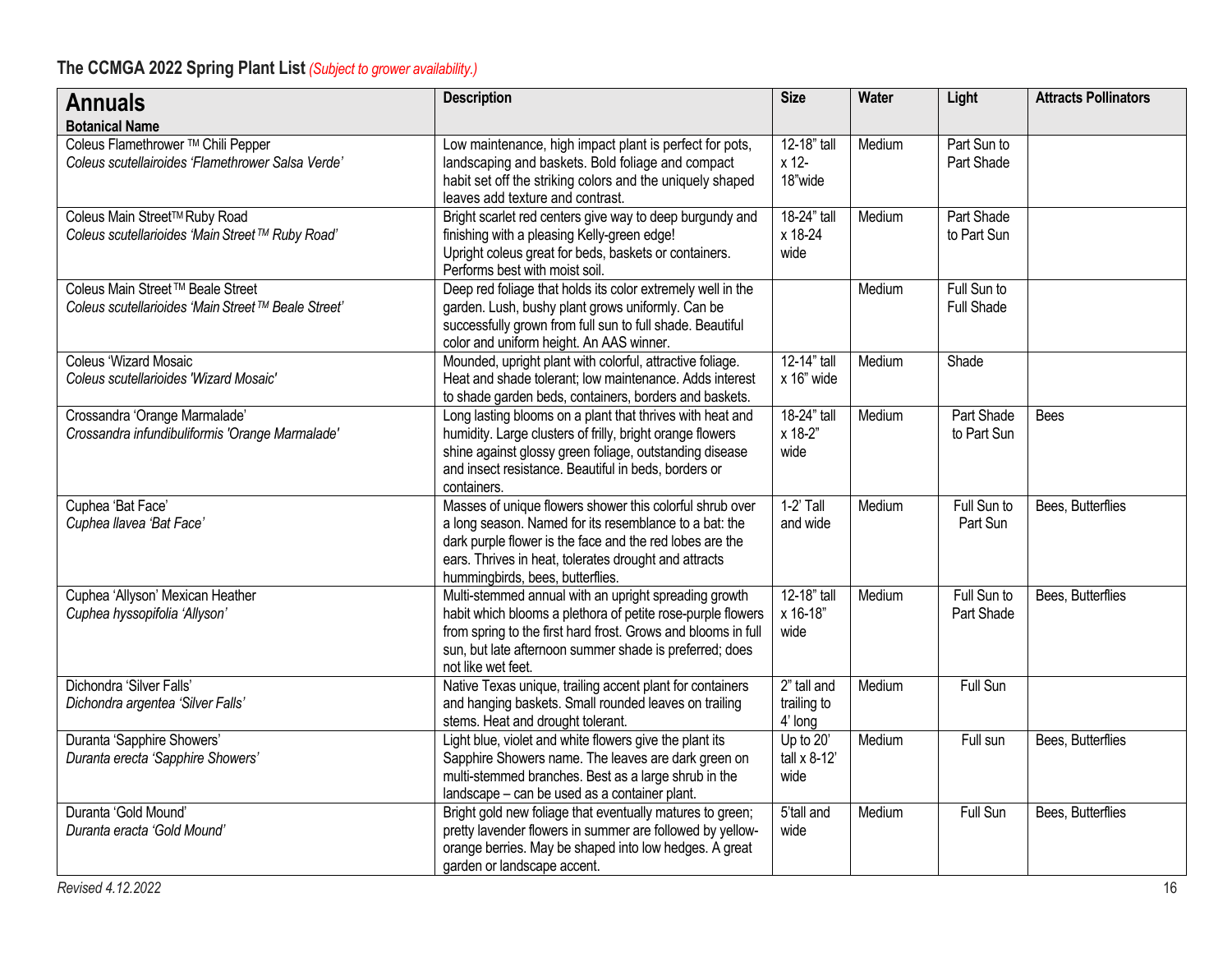| <b>Annuals</b>                               | <b>Description</b>                                                                                                | <b>Size</b>           | <b>Water</b> | Light           | <b>Attracts Pollinators</b> |
|----------------------------------------------|-------------------------------------------------------------------------------------------------------------------|-----------------------|--------------|-----------------|-----------------------------|
| <b>Botanical Name</b>                        |                                                                                                                   |                       |              |                 |                             |
| Esperanza 'Oompa Loopa' Orange               | Related to trumpet vine but grows like a bush - a well-                                                           | $4'$ tall $\times$ 4- | Medium       | Full Sun        | Bees. Butterflies           |
| Tecoma 'Oompa Loopa Orange                   | branched compact habit. Thrives in heat with spectacular                                                          | 5' wide               |              |                 |                             |
|                                              | blooms. Great for large containers, patio or gardens                                                              |                       |              |                 |                             |
| Evolvulus 'Blue Daze'                        | Planted in a sunny spot, this plant smothers itself with a                                                        | 12-16" tall           | Low          | Full Sun        |                             |
| Evolvulus glomeratus                         | nonstop wave of ocean-blue flowers on blue-green<br>foliage. Great as a groundcover or in containers.             | and wide              |              |                 |                             |
| Geraniums 'Maverick'™ Series multiple colors | Heat tolerant and compact, well-branched, large-flowered,                                                         | 14-16" tall           | Medium       | Full Sun to     |                             |
| Pelargonium × hortorum 'Maverick"™           | with bright green stems. Multiple colors of Scarlet, Rose,                                                        | x 12-14"              |              | Part Sun        |                             |
|                                              | Violet and Coral.                                                                                                 | wide                  |              |                 |                             |
| Golden Groundsel                             | Long, profuse bloom of bright yellow flowers. Semi-                                                               | 12-18" tall           | Medium       | Part Sun to     | <b>Butterflies</b>          |
| Packera obovate                              | evergreen foliage forms attractive ground cover. Thrives in                                                       | x 12" wide            |              | Part Shade      |                             |
|                                              | shady locations. Naturalizes rapidly                                                                              |                       |              |                 |                             |
| Golden Shrimp Plant                          | Showy spikes of white tubular flowers with gold bracts                                                            | $3'$ tall $\times 3'$ | Medium       | Part Shade      |                             |
| Pachystachys lutea                           | rising above the foliage from mid spring to mid summer.                                                           | wide                  |              | to Full Sun     |                             |
|                                              | Its glossy oval leaves emerge light green in spring, turning                                                      |                       |              |                 |                             |
|                                              | dark green in color with distinctive light green veins the<br>rest of the year.                                   |                       |              |                 |                             |
| Gomphrena globosa 'QIS Carmine'              | Best rose-colored Gomphrena for cut flowers with glowing                                                          | 14-16" tall           | Medium       | Full Sun        | Bees, Butterflies           |
| Gomphrena haageana 'QIS Carmine'             | 1 1/2" carmine blooms on long stems. Low maintenance,                                                             | x 14-16"              |              |                 |                             |
|                                              | drought-tolerant.                                                                                                 | wide                  |              |                 |                             |
| Gomphrena globosa 'Ping Pong Purple'         | Small, ball-shaped bloom in eye-catching purple. Low                                                              | 16-20"tall            | Medium       | Full Sun        | Bees, Butterflies           |
| Gomphrena globosa 'Ping Pong Purple'         | maintenance, drought-tolerant. Terrific cut flower or great                                                       | x 8-10"               |              |                 |                             |
|                                              | for drying                                                                                                        | wide                  |              |                 |                             |
| Gomphrena globosa "Purple Gnome"             | Gnome Purple is a shorter variety of gomphrena than the                                                           | $4-6"$ tall x         | Medium       | Full Sun        | Bees, Butterflies           |
| Gomphrena globosa "Purple Gnome"             | Ping Pong series. Plant along the edge of your flower                                                             | 6-12" wide            |              |                 |                             |
|                                              | beds or use in mixed containers. Drought tolerant and low<br>maintenance; a great choice for any gardener to try. |                       |              |                 |                             |
| Gomphrena globosa 'Fireworks'                | Unique tufts of long-lasting, intense hot iridescent pink                                                         | 24-36" tall           | Medium       | <b>Full Sun</b> | Bees, Butterflies           |
| Gomphrena globosa 'Fireworks'                | flowers tipped with bright yellow on very long stems. Low                                                         | and wide              |              |                 |                             |
|                                              | maintenance is a show stopper. Great as cut or dried                                                              |                       |              |                 |                             |
|                                              | flower.                                                                                                           |                       |              |                 |                             |
| Gomphrena globosa 'Audray Rose Bi-Color'     | Excellent for both garden and cut flower use; rounded                                                             | 16-24" tall           | Medium       | Full Sun        | Bees, Butterflies           |
| Gomphrena globosa 'Audray Rose Bi-Color'     | violet-rose flowers with white centers appear in summer                                                           | x 12" wide            |              |                 |                             |
|                                              | and bloom into fall; extremely tough, enduring hot, humid,                                                        |                       |              |                 |                             |
|                                              | and wet conditions; great for sunny borders and                                                                   |                       |              |                 |                             |
|                                              | containers. Drought tolerant.                                                                                     |                       |              |                 |                             |
| Gomphrena globosa 'Strawberry Fields'        | Best red gomphrena for cut flowers. Brilliant flowers, 1                                                          | 18-28" tall           | Medium       | Full Sun        | Bees, Butterlies            |
| Gomphrena globosa 'Strawberry Fields'        | 1/2" across, atop strong stems. Holds color exceptionally<br>well when dried.                                     | X                     |              |                 |                             |
|                                              |                                                                                                                   |                       |              |                 |                             |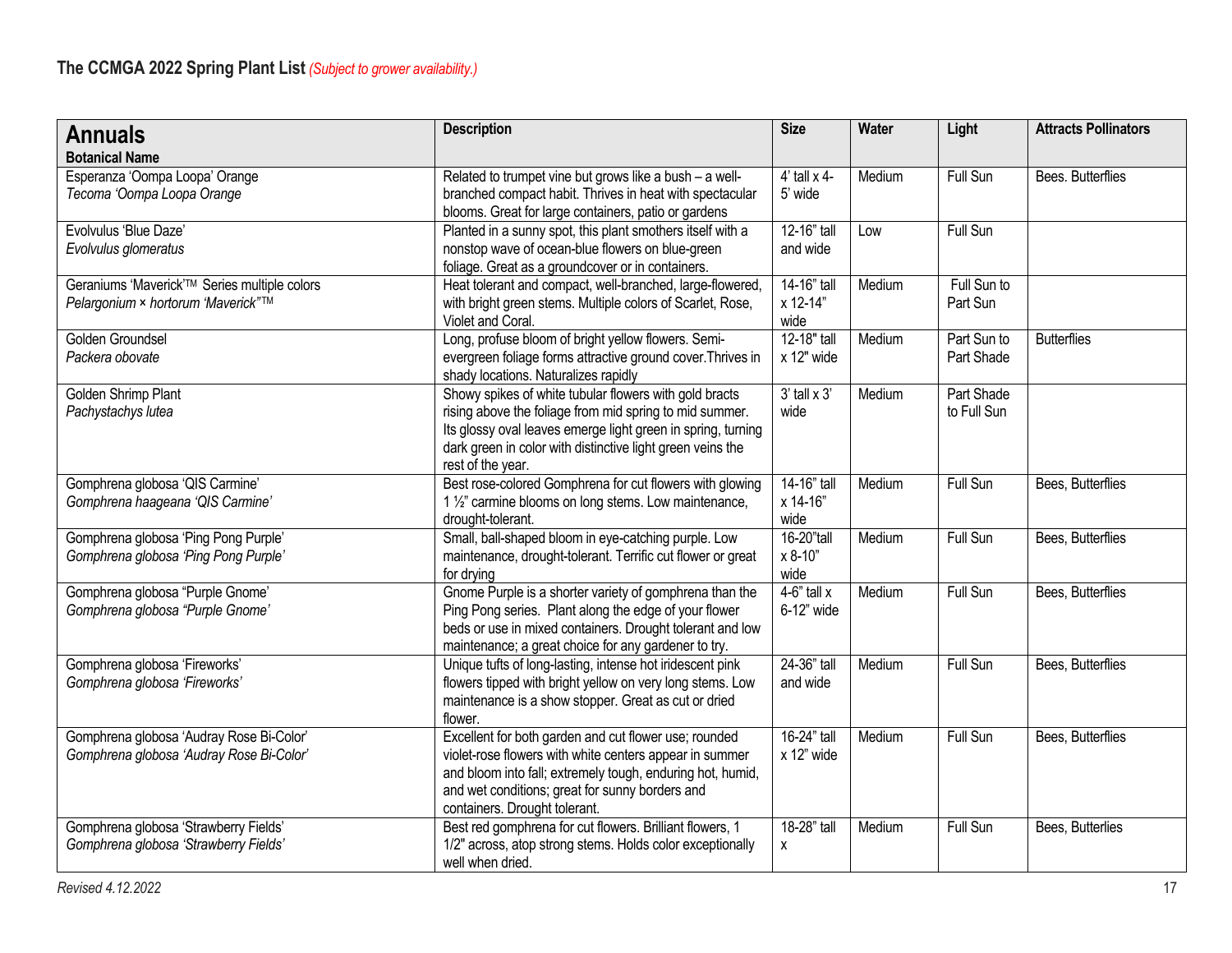| <b>Annuals</b>                                                         | <b>Description</b>                                                                                                                                                                                                                                                                                             | <b>Size</b>                      | Water  | Light                     | <b>Attracts Pollinators</b>           |
|------------------------------------------------------------------------|----------------------------------------------------------------------------------------------------------------------------------------------------------------------------------------------------------------------------------------------------------------------------------------------------------------|----------------------------------|--------|---------------------------|---------------------------------------|
| <b>Botanical Name</b>                                                  |                                                                                                                                                                                                                                                                                                                |                                  |        |                           |                                       |
| Hamelia patens Firebush<br>Hamelia patens                              | Long blooming, easy care, tropical bedding plant with<br>showy red-orange, tubular flowers. Loves heat and<br>blooms non-stop until frost. In fall, leaves turn a deep red-<br>a Texas Superstar plant.                                                                                                        | 10-12' tall<br>x 12-18"<br>wide  | Low    | <b>Full Sun</b>           | Butterflies, Hummingbirds             |
| Impatiens 'Dazzler Mix'<br>Impatiens walleriana 'Dazzler Mix'          | This series fills in quickly and is covered with masses of<br>1.5-inch blooms on rich, green foliage. All the colors come<br>into bloom together and flower freely right up until frost.                                                                                                                       | 10-14" tall<br>x 8-12"<br>wide   | Medium | Part Shade<br>to Part Sun |                                       |
| Lantana 'Confetti ™ Spreading<br>Lantana 'Confetti'                    | Masses of pink, yellow and magenta flowers! Beautiful<br>spreading habit, useful in natural form to brighten flower<br>beds, mass as a ground cover, or use as a low hedge.<br>Perfect for accenting borders or displaying in containers.<br>Tolerates heat and drought, when established in the<br>landscape. | $2-3'$ tall $x$<br>6-8' wide     | Low    | Full Sun to<br>Part Shade | Bees, Butterflies,<br>Hummingbirds    |
| Lantana 'Irene'<br>Lantana camara 'Irene'                              | Drought Tolerant. Prolific yellow flowers deepen to hot<br>pink, fuchsia and red and appear continuously with<br>minimal care. Low maintenance with rough, dark green<br>leaves. Mounding habit for landscape, beds and<br>containers.                                                                         | $2'$ tall $\times$ 4'<br>wide    | Low    | Full Sun to<br>Part Shade | Butterflies, Hummingbirds             |
| Lantana 'Purple Trailing'<br>Lantana montevidensis "Purple Trailing"   | Clusters of purple flowers are borne from spring to frost on<br>this easy. With a low, naturally spreading to weeping habit<br>makes an excellent 'spiller' in containers.                                                                                                                                     | $1-2$ ' tall x<br>4-6' wide      | Medium | Full Sun                  | Butterflies and Birds                 |
| Marigold African Joy Yellow<br>Marigold 'African Joy' Yellow           | Pops of huge, 3-4-inch double blooms of sunny yellow on<br>well-branched plants. Flowers continuously all season<br>long.                                                                                                                                                                                      | 24-32" tall<br>x 14-16"<br>wide  | Medium | Full Sun                  | Bees, Butterflies and<br><b>Birds</b> |
| Marigold 'Bonanza'<br>Marigold 'Bonanza' Orange                        | Double crested flowers are the largest of any in this type.<br>Intense colors. Excellent garden performer<br>under a wide range of conditions.                                                                                                                                                                 | 10-12" tall<br>x 6-8" wide       | Medium | Full Sun                  | Bees, Butterflies and<br><b>Birds</b> |
| Marigold 'Fireball'<br>Marigold 'Fireball'                             | Fireball is a blaze of color over many months, its big<br>double blooms opening a rich shade of red and then<br>maturing to orange, bronze, and gold.                                                                                                                                                          | 10-12" tall<br>$x 6-8$ " wide    | Medium | Full Sun                  | Bees, Butterflies and<br><b>Birds</b> |
| Moss Rose 'Sundial Mix'<br>Portulaca grandiflora                       | Tough and adaptable little succulent that blooms summer<br>to frost in colors including red, rose, orange, yellow, white<br>and pastel shades.                                                                                                                                                                 | $6-8$ " tall x<br>12" wide       | Low    | <b>Full Sun</b>           |                                       |
| Petunia 'Easy Wave' Spring Mix colors<br>Petunia x hybrida 'Easy Wave' | Low growing, spreading petunia only reaches heights of 6<br>- 12 inches; however, it spreads 30 - 39 inches! Its<br>beautiful 2-inch flowing blooms of rich burgundy, white,<br>and violet shades will flourish from Spring-late Summer.                                                                       | $6-12"$ tall x<br>30-36"<br>wide | Medium | Full Sun to<br>Part Sun   |                                       |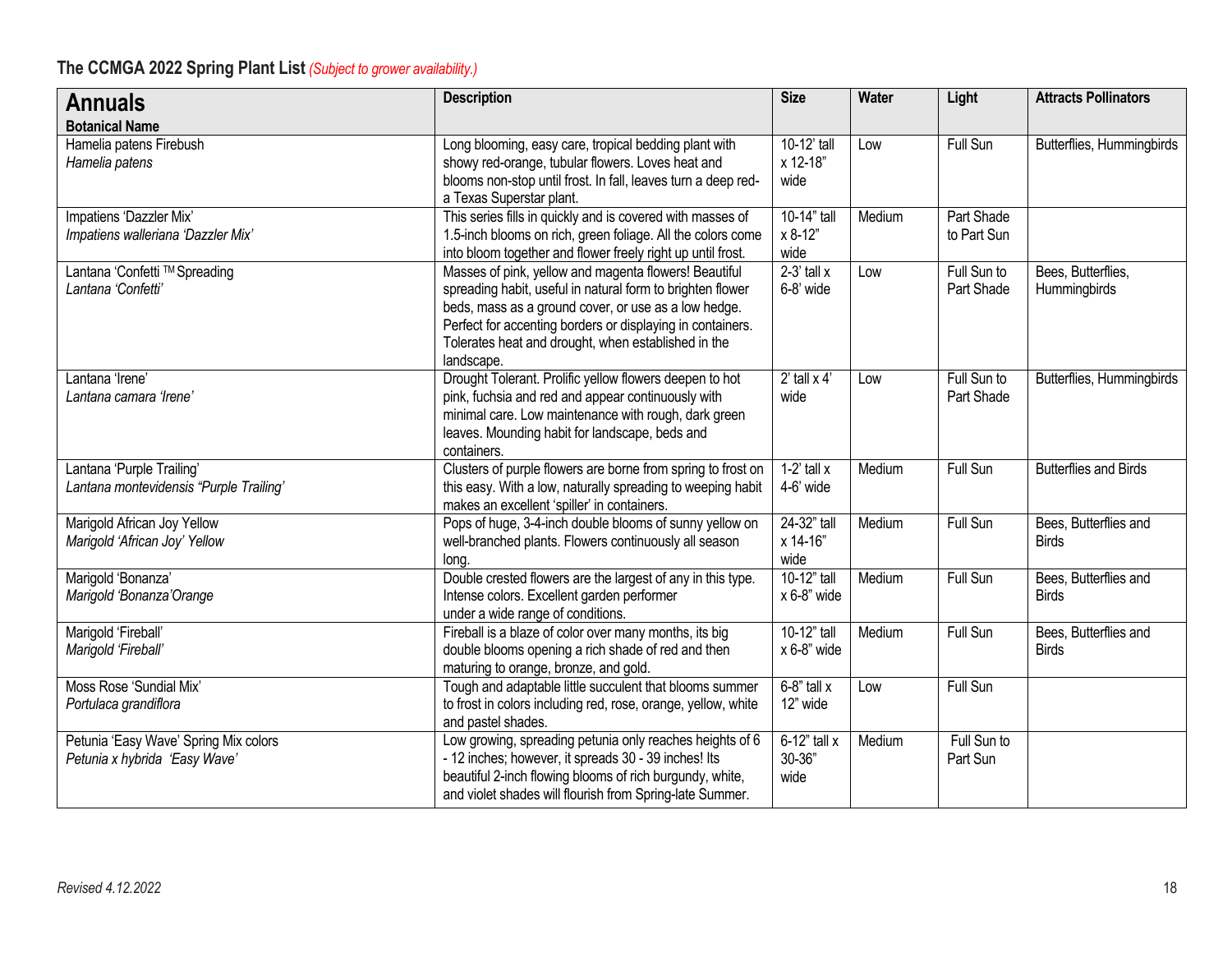| <b>Ornamental Peppers</b><br><b>Botanical Name</b>               | <b>Description</b>                                                                                                                                                                                                                                                                                                                       | <b>Size</b>                          | <b>Water</b>     | Light                   | <b>Attracts Pollinators</b>        |
|------------------------------------------------------------------|------------------------------------------------------------------------------------------------------------------------------------------------------------------------------------------------------------------------------------------------------------------------------------------------------------------------------------------|--------------------------------------|------------------|-------------------------|------------------------------------|
| Sweet Potato 'Margarita'<br>Ipomoea batatas 'Margarita'          | Vibrant chartreuse foliage leans to gold in the sun, pale<br>green in partial shade. Heart-shaped leaves cover this<br>vigorous grower. Great in containers, typically grown as a<br>summer annual.                                                                                                                                      | 6-12' long                           | Medium           | Full Sun or<br>Part Sun |                                    |
| Sweet Potato 'Ace of Spades'<br>Ipomoea batatas 'Ace of Spades'  | Very dark leaves on a fast-growing vine making this plant<br>great in a combination pot or window boxes. It is very<br>easy to grow.                                                                                                                                                                                                     | 6-12' long                           | Medium           | Full Sun or<br>Part Sun |                                    |
| Sweet Potato Vine 'Tri-color'<br>Ipomoea batatas 'Tri-Color'     | Wonderful tricolored leaves on trailing growth. Heat<br>tolerant and makes a great annual groundcover or<br>container or hanging basket.                                                                                                                                                                                                 | $4-8$ " tall x<br>72" long           | Medium           | Full Sun or<br>Part Sun |                                    |
| "Black Pearl"<br>Capsicum Annuum 'Black Pearl'                   | Noted for its glossy black foliage and black-maturing-to-<br>red fruit. Upright bushy growth with small purple flowers<br>in summer followed by round, pearl-like fruit. Peppers are<br>technically edible, but extremely hot.                                                                                                           | $14"$ tall x<br>$10-12"$<br>wide     | Medium           | Full Sun                |                                    |
| 'Sangria'<br>Capsicum Annuum 'Sangria                            | Multiple colored, bright upturned peppers on dense<br>foliage. Great for containers. Produces all summer, heat<br>and drought tolerant. Mildly hot (1,000-2,000 Scoville heat<br>units).                                                                                                                                                 | $6-12$ "tall x<br>$12 - 18"$<br>wide | Medium           | Full Sun                |                                    |
| 'Onyx Red'<br>Capsicum Annuum 'Onyx Red'                         | Compact, well-branched ornamental pepper adorned with<br>eye-catching dark black foliage. The contrast between the<br>diminutive black foliage and tons of shiny red fruits is<br>striking and makes a bold statement in the garden.<br>Vigorous, continually growing but retains<br>compact habit. Great for beds, containers, borders. | 6-12" tall<br>and wide               | Low to<br>Medium | Full Sun                | <b>Birds</b>                       |
| Chile Petin'<br>Capsicum annuum 'v. aviculare                    | Tiny, round red peppers cover this plant in the summer.<br>Fruit is edible, but extremely hot. Native Texas plant, will<br>re-seed itself. Good looking in mass plantings.                                                                                                                                                               | 36" tall x<br>24" wide               | Low to<br>Medium | Full to Part<br>Sun     | <b>Birds</b>                       |
| <b>Pentas</b><br><b>Botanical Name</b>                           | <b>Description</b>                                                                                                                                                                                                                                                                                                                       | <b>Size</b>                          | Water            | Light                   | <b>Attracts Pollinators</b>        |
| 'Butterfly Deep Pink'<br>Pentas lanceolata 'Butterfly Deep Pink' | Large deep pink flowers, drought and heat tolerant. Good<br>companion or in borders or containers.                                                                                                                                                                                                                                       | 10-15" tall<br>x 10-18"<br>wide      | Medium           | Full Sun                | Butterflies, Bees,<br>Hummingbirds |
| <b>Butterfly White</b><br>Pentas lanceolata                      | White clusters of star-shaped blooms cover compact<br>emerald foliage. Heat and drought tolerant. Good<br>companion plant or in borders or containers.                                                                                                                                                                                   | 18-24" tall<br>x 10-18"<br>wide      | Medium           | Full Sun                | Butterflies, Bees,<br>Hummingbirds |
| <b>Butterfly Red Lace'</b><br>Pentas lanceolata 'Red Lace'       | Deep red clusters of star-shaped blooms cover compact<br>emerald foliage. Heat and drought tolerant. Good<br>companion plant or in borders or containers.                                                                                                                                                                                | 12-15" tall<br>x 10-12"<br>wide      | Medium           | Full Sun                | Butterflies, Bees,<br>Hummingbirds |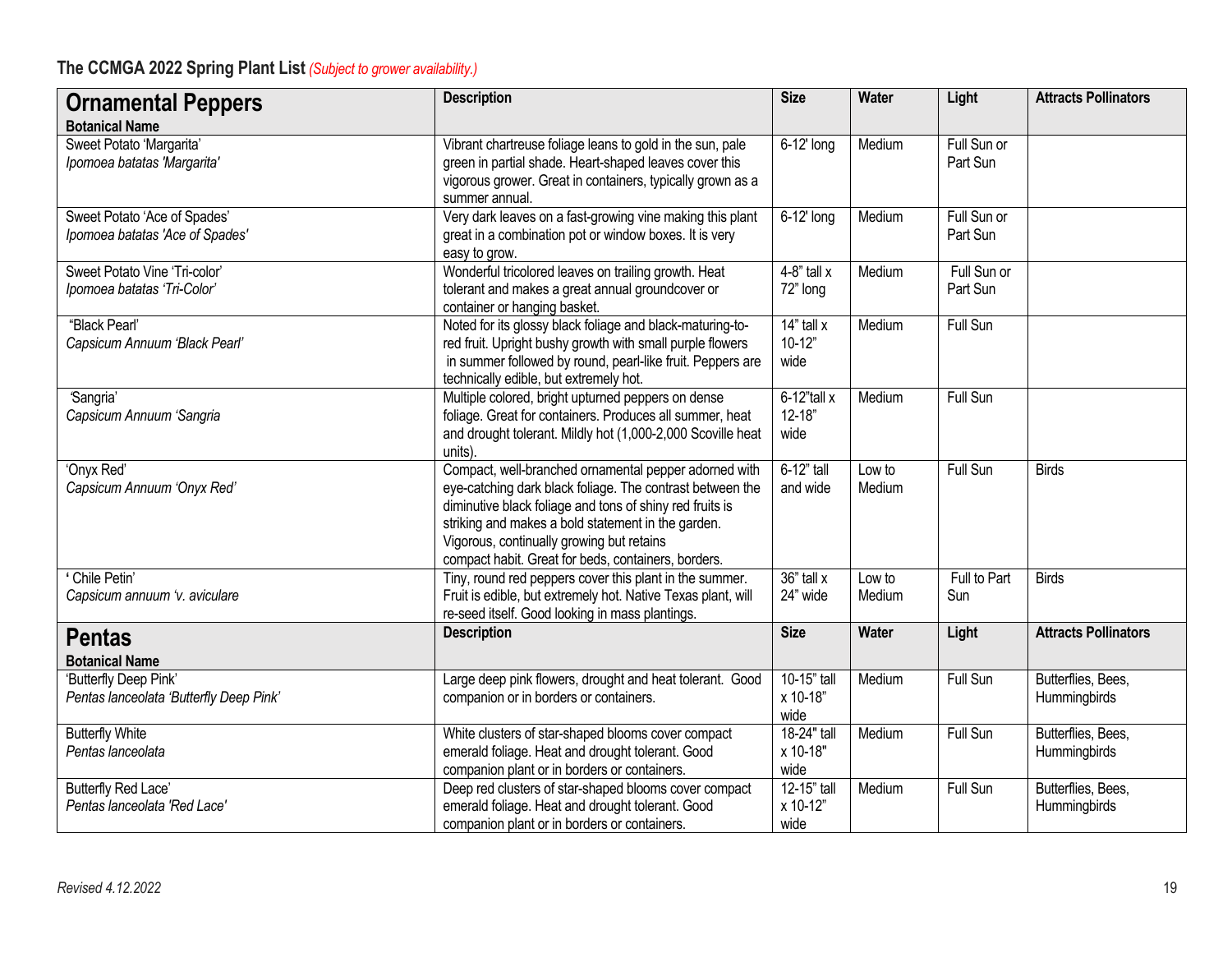| 'Butterfly Violet'                        | Violet clusters of star-shaped blooms cover compact                                                  | 18-24" tall     | Medium       | Full Sun        | Butterflies, Bees           |
|-------------------------------------------|------------------------------------------------------------------------------------------------------|-----------------|--------------|-----------------|-----------------------------|
| Pentas lanceolata                         | emerald foliage. Heat and drought tolerant. Good                                                     | x 10-18"        |              |                 |                             |
|                                           | companion plant or in borders or containers.                                                         | wide            |              |                 |                             |
| Pentas'Graffiti Mix'                      | Compact annual with shiny attractive dark green leaves                                               | 10-12" tall     | Medium       | Full Sun        | Butterflies, Bees,          |
| Pentas lanceolata 'Graffiti Mix'          | that contrast to bright large clusters of star-shaped flowers                                        | x 10-12"        |              |                 | Hummingbirds                |
|                                           | in pink, purple, bright red, rose and white.                                                         | wide            |              |                 |                             |
| Perilla 'Magilla'                         | Showy, multi-colored magenta-red, deep plum, green and                                               | $2-3'$ tall x   | Medium       | <b>Full Sun</b> |                             |
| Perilla 'Magilla'                         | cream leaves with white nettle-like flowers. Group or mass                                           | 2-3' wide       |              |                 |                             |
|                                           | in beds and borders, pots, containers or hanging baskets.                                            |                 |              |                 |                             |
|                                           | Will grow part shade, but best color in full sun.                                                    |                 |              |                 |                             |
| Persian Shield                            | Colorful leaves with violet blooms. Use as bedding plant,                                            | $1-2'$ Tall $x$ | Medium       | Part Shade      |                             |
| Strobilanthes dyerianus                   | in containers or as houseplant. Pinch stems as needed to                                             | $2-3'$ wide     |              | to Part Sun     |                             |
|                                           | avoid legginess. Foliage color is best in part shade                                                 |                 |              |                 |                             |
| Salvia coccinea                           | <b>Description</b>                                                                                   | <b>Size</b>     | <b>Water</b> | Light           | <b>Attracts Pollinators</b> |
| <b>Botanical Name</b>                     |                                                                                                      |                 |              |                 |                             |
| Salvia 'Scarlet Lady in Red'              | Excellent in the AAS trials and will serve well as both a                                            | $24-36"$ tall   | Medium       | Full Sun to     | Bees, Butterflies,          |
| Salvia coccinea 'Scarlet Lady in Red'     | bedding plant or potted plant. Early blooming and naturally                                          | x 18-24"        |              | Part Sun        | Hummingbirds                |
|                                           | compact makes it a good choice.                                                                      | wide            |              |                 |                             |
| Salvia 'Snow Nymph'                       | Graceful and delicate appearing, self-seeding annual. It                                             | 12-18" tall     | Low to       | Full Sun to     | Bees, Butterflies,          |
| Salvis coccinea 'Snow Nymph'              | produces well formed, densely leaved, plants that feature                                            | x 12-18"        | Medium       | Part Sun        | Hummingbirds                |
|                                           |                                                                                                      |                 |              |                 |                             |
|                                           |                                                                                                      |                 |              |                 |                             |
|                                           | vertical spike flower clusters of whorling, tube-shaped,                                             | wide            |              |                 |                             |
|                                           | coral blossoms atop sturdy, tall spikes.<br><b>Description</b>                                       | <b>Size</b>     | <b>Water</b> | Light           | <b>Attracts Pollinators</b> |
| <b>Vegetables</b>                         |                                                                                                      |                 |              |                 |                             |
| <b>Botanical Name</b>                     |                                                                                                      |                 |              |                 |                             |
| Sweet Pepper 'Big Bertha'                 | Thick-walled, 7-inch-long fruit ripen to red. Plants are                                             | Up to $42"$     | Medium       | Full Sun        |                             |
| Capsicum annuum 'Big Bertha'              | disease resistant. Ideal for giant stuffed peppers. Stems                                            | tall            |              |                 |                             |
|                                           | get heavy - use support or tomato cage.                                                              |                 |              |                 |                             |
| Jalapeno Pepper 'Mammoth                  | Produces heavy yields of 4 3/4" long                                                                 | 24-36" tall     | Medium       | <b>Full Sun</b> |                             |
| Capsicum annuum 'Mammoth'                 | by 1 3/4" wide hot peppers. Peppers turn from medium                                                 | x 18-24"        |              |                 |                             |
|                                           | dark green to red when mature. Great pickling variety.                                               | wide            |              |                 |                             |
| Sweet Pepper 'Sweet Spot'                 | Delightfully tangy and colorful sweet pepper. Elongated,                                             | 18-24" tall     | Medium       | Full Sun        |                             |
| Capsicum annuum 'Sweet Spot'              | thick-walled pepper turns scarlet when fully ripe, but will                                          | and wide        |              |                 |                             |
|                                           | stay sweet and mild. Grows best in full sun and well-                                                |                 |              |                 |                             |
|                                           | drained soil and can be harvested when yellow or fully                                               |                 |              |                 |                             |
| Tomato 'Fourth of July'                   | ripe. Great for canning or eaten fresh.<br>So named because it can produce ripe fruit by July 4 in a | 4' tall and     | Medium       | Full Sun        |                             |
| Lycopersicon lycopersicum 'Fourth of July | typical climate. Disease resistant; great taste; long bearing                                        | wide            |              |                 |                             |
| Tomato 'Celebrity'                        | Produces long fruit-bearing stems holding 20 or more very                                            | 24-48" tall     | Medium       | Full Sun        |                             |
| Solanum lycopersicum 'Celebrity'          | plump, robust tomatoes. Plants need caging or staking                                                | and wide        |              |                 |                             |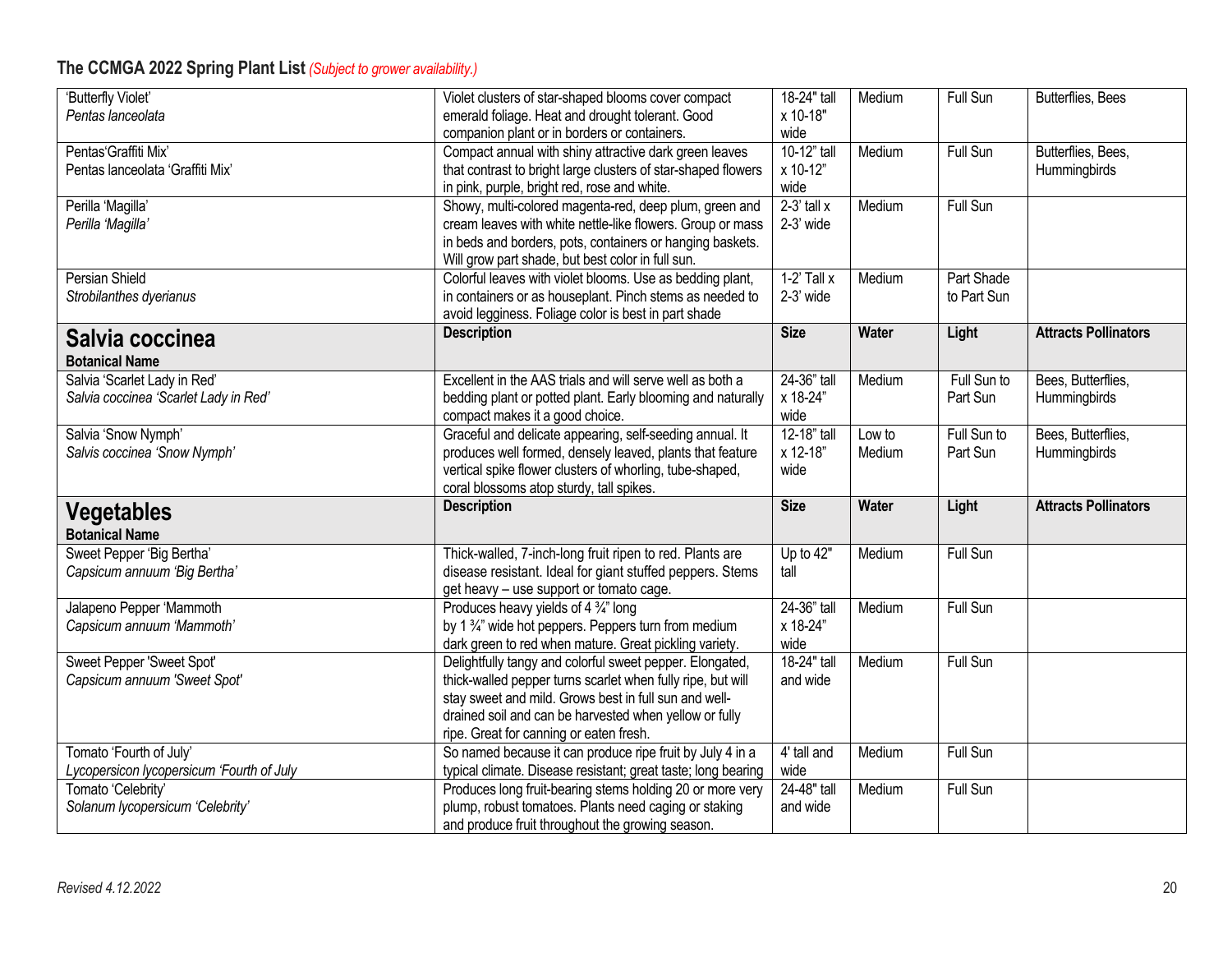| <b>Vegetables</b><br><b>Botanical Name</b>                            | <b>Description</b>                                                                                                                                                                                                                                                              | <b>Size</b>                            | <b>Water</b>     | Light                   | <b>Attracts Pollinators</b>        |
|-----------------------------------------------------------------------|---------------------------------------------------------------------------------------------------------------------------------------------------------------------------------------------------------------------------------------------------------------------------------|----------------------------------------|------------------|-------------------------|------------------------------------|
| Tomato 'Juliet'<br>Solanum lycopersicum 'Juliet'                      | Great flavor, fresh or cooked. Deep red, shiny fruits,<br>typically 12-18 fruits per cluster. Rich tomato flavor for<br>salads, great salsa or fresh pasta sauce. Good crack<br>resistance, vine storage and shelf life.                                                        | $\overline{6}$ -8' tall x<br>2-4' wide | Medium           | Full Sun                |                                    |
| Tomato 'Better Boy'<br>Solanum lycopersicum 'Better Boy'              | Great slicing tomato. Grow it in a tall cage or tie to a stake<br>for support. Resistant to verticillium wilt (V), fusarium wilt<br>$(F)$ .                                                                                                                                     | 48" tall x<br>24-36"<br>wide           | Medium           | Full Sun                |                                    |
| Tomato 'Super Sweet 100's"<br>Solanum lycopersicum 'Super Sweet 100s' | Long, branched clusters of deliciously sweet tomatoes<br>high in sugar and vitamin C. Disease resistant. You'll be<br>eating them right off the vine before they ever make it to<br>the salad bowl! Indeterminate vines continue bearing<br>until frost. Need supports or cage. | $48"$ tall x<br>24-36 wide             | Medium           | Full Sun                |                                    |
| Tomato 'Yellow Pear'<br>Lycopersicum esculentum 'Yellow Pear'         | Yellow Heirloom. Bite-size prized for snacking, salads.<br>Produces a seemingly endless supply of mild-flavored,<br>pear-shaped tomatoes grown in clusters.                                                                                                                     | $6-7'$ tall x<br>$12 - 18"$<br>wide    | Medium           | Full Sun                |                                    |
| <b>Herbs</b><br><b>Botanical Name</b>                                 | <b>Description</b>                                                                                                                                                                                                                                                              | <b>Size</b>                            | <b>Water</b>     | Light                   | <b>Attracts Pollinators</b>        |
| <b>Basil 'Sweet Genovese</b><br>Ocimum basilicum 'Sweet Genovese'     | A classic Italian basil. Large dark green leaves are tender<br>with intense flavor, aromatic. Pick leaves at any point in<br>the growing season.                                                                                                                                | 16-18" tall<br>x 12-16"<br>wide        | Medium           | Full Sun                | Bees, Butterflies,<br>Hummingbirds |
| Basil, 'Cardinal Blooms'<br>Ocimum hybrid 'Cardinal Blooms'           | Grown for both its edible foliage and its decorative<br>blooms. It is often used as an ornamental edge plant in<br>gardens, imparting a spicy aroma and acting as a natural<br>deterrent to pests.                                                                              | 14-20" tall<br>and 12-24"<br>wide      | Medium           | Full Sun                |                                    |
| Dill, Fernleaf<br>Anethum graveolens                                  | An improved variety of ordinary dill that is more compact,<br>forming a green mound of wispy foliage grown especially<br>for its leaves rather than seed. Abundant, dark blue-green<br>foliage.                                                                                 | $18"$ tall x<br>wide                   | Medium           | Full Sun                |                                    |
| Dill, Bouquet<br>Anethum graveolens                                   | Feathery plant - leaves used in many dishes. Seeds used<br>in pickling and vinegars. Seed directly in ground in cool<br>season. Will bolt in warm weather                                                                                                                       | $3'$ tall x 1<br>wide                  | Medium           | Full Sun                |                                    |
| Eucalyptus 'Silver'<br>Eucalyptus cineria                             | Striking addition to any landscape or large container,<br>featuring rounded silver-gray leaves that are prized for live<br>or dried arrangements. Aromatic and fast grower. Drought<br>tolerant once established.                                                               | $2-3'$ tall $x$<br>24" wide            | Low to<br>Medium | Full Sun to<br>Part Sun |                                    |
| Fennel, Bronze<br>Foeniculum vulgare                                  | Gorgeous reddish-bronze color. Vigorous and uniform<br>strain is slow to bolt. Leaves are a nice addition to salads,<br>coleslaws, and dressings. Leaves and stems should be<br>harvested for fresh use before the plant begins to flower.                                      | 24-36" tall                            | Low to<br>Medium | Full Sun                | <b>Butterflies</b>                 |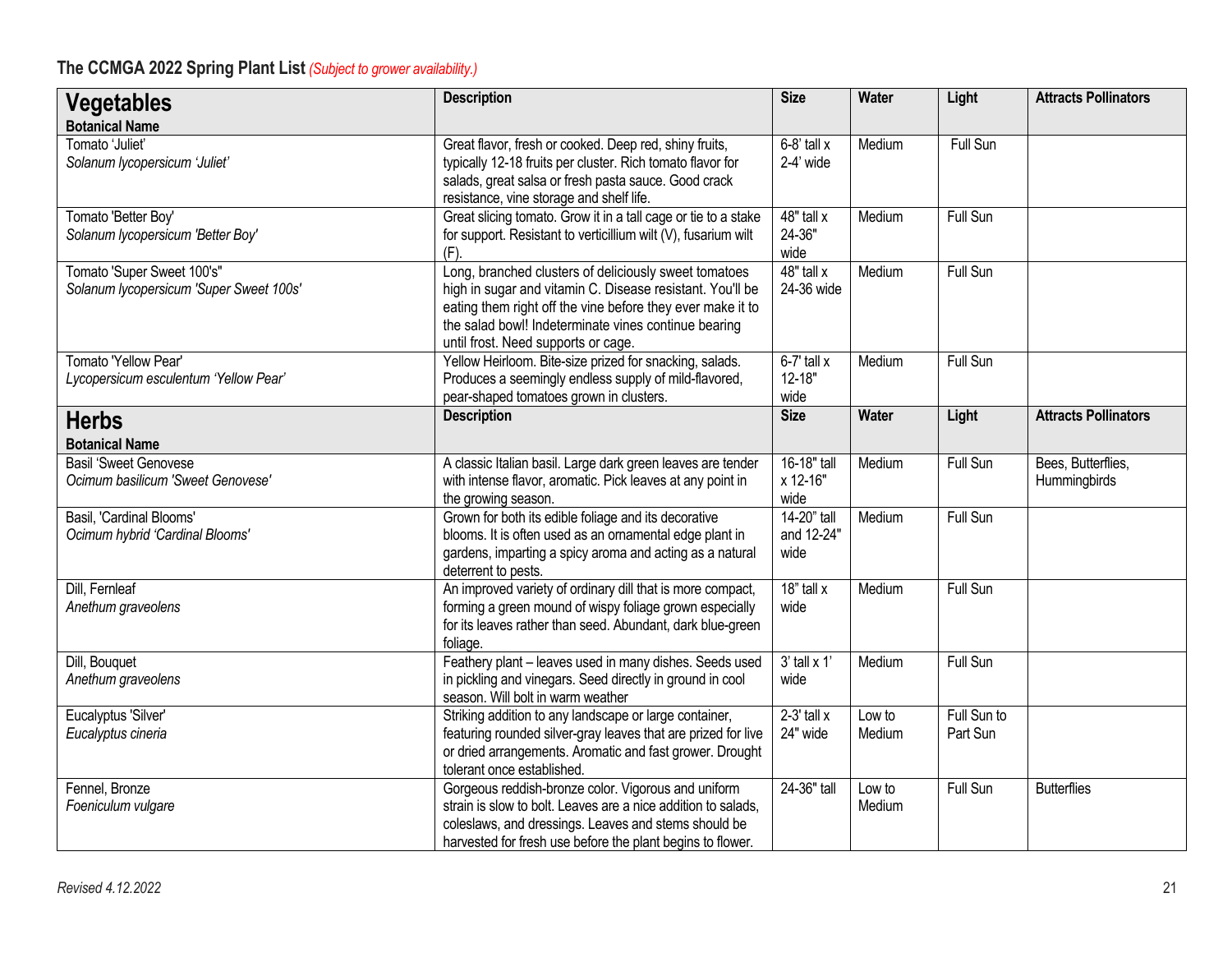| <b>Herbs</b>                                      | <b>Description</b>                                                                                                                                                                                                                                                                                       | <b>Size</b>                     | Water  | Light                     | <b>Attracts Pollinators</b> |
|---------------------------------------------------|----------------------------------------------------------------------------------------------------------------------------------------------------------------------------------------------------------------------------------------------------------------------------------------------------------|---------------------------------|--------|---------------------------|-----------------------------|
| <b>Botanical Name</b>                             |                                                                                                                                                                                                                                                                                                          |                                 |        |                           |                             |
| Lavender 'Provence'<br>Lavandula x intermedia     | Tolerant of poor soils and a true heat lover; it's even<br>known to withstand heavy doses of summertime humidity.<br>With exceptionally long, mauve-purple spikes of flowers<br>that are complemented by its silver-green foliage, it's a<br>beautiful sight when swaying in the breeze.                 | 30-36" tall<br>x 24-36"<br>wide | Low    | Full Sun                  | Bees, Butterflies           |
| Lavender 'Fernleaf'<br>Lavandula minutolli        | Finely divided, fern-like gray-green foliage is topped by tall<br>spikes of small fragrant, bright lavender-blue flowers. A<br>sturdy, reliable garden performer in borders, rock gardens<br>and containers.                                                                                             | 24" tall x<br>36" wide          | Low    | Full Sun                  | Bees, Butterflies           |
| Lemon Verbena<br>Aloysis a. citrodora             | Semi-evergreen small shrub prized for its lemon-scented<br>leaves, which add fragrance to the entire garden and<br>flavor to teas and cold drinks. Small, pale lilac flowers in<br>summer.                                                                                                               | 12-36" tall<br>x 18" wide       | Medium | Part Sun to<br>Full Sun   |                             |
| Mint, Peppermint<br>Mentha × piperita             | Amazingly aromatic herb is one of the oldest herbs used<br>for ritual, culinary, and medicinal purposes. Today it is<br>used for aesthetics, being cherished for its lovely<br>refreshing fragrance and taste.                                                                                           | 12-24" tall<br>and wide         | Medium | Full Sun                  |                             |
| Oregano, Italian<br>Origanum x majoricum          | Thrives with lower humidity and well-drained soil. Use<br>this oregano as an edging plant. Harvest leaves or<br>stems anytime during the growing season. Flavor is<br>most intense just before plants flower. Trim plants often<br>to keep flower formation at bay.                                      | 12-36" tall<br>x 18-24"<br>wide | Medium | Full Sun to<br>Part Shade |                             |
| Oregano, Hot & Spicy                              | Fragrant round grayish green leaves which emerge<br>chartreuse in spring are usually harvested from early to<br>late summer. The leaves have a spicy taste.                                                                                                                                              | $18"$ tall x<br>20" wide        | Medium | <b>Full Sun</b>           |                             |
| Parsley, Italian<br>Petroselinum neapolitanum     | Used as an herb in a wide range of cuisines around the<br>world. The slender stems give way to dark, flat leaves that<br>taste robust and fresh. Also known as flat-leaf parsley, is<br>sold on the stems but only the leaves are most commonly<br>used in cooking, which can be added whole or chopped. |                                 |        |                           |                             |
| Rosemary, Hardy<br>Rosmarinus officinalis 'Hardy' | Narrow grayish needle-like foliage and pretty lavender-<br>blue flowers in spring on an upright form; leaves are a<br>mainstay for cooking and as garnish, wonderful to grow in<br>a container. Does not like 'wet feet'. Consider a layer of<br>mulch in winter to protect roots from harsh conditions. | $4'$ tall $\times 3'$<br>wide   | Low    | Full Sun                  | Bees, Butterflies           |
| Sage. Garden<br>Salvia officinalis 'Garden Sage'  | Lavender Blue flowers. Tolerates very light shade, but<br>best in full sun. Wrinkled, gray-green leaves are strongly<br>aromatic. Frequently used fresh or dried in cooking.                                                                                                                             | 2' tall and<br>wide             | Medium | Full Sun                  | <b>Butterflies</b>          |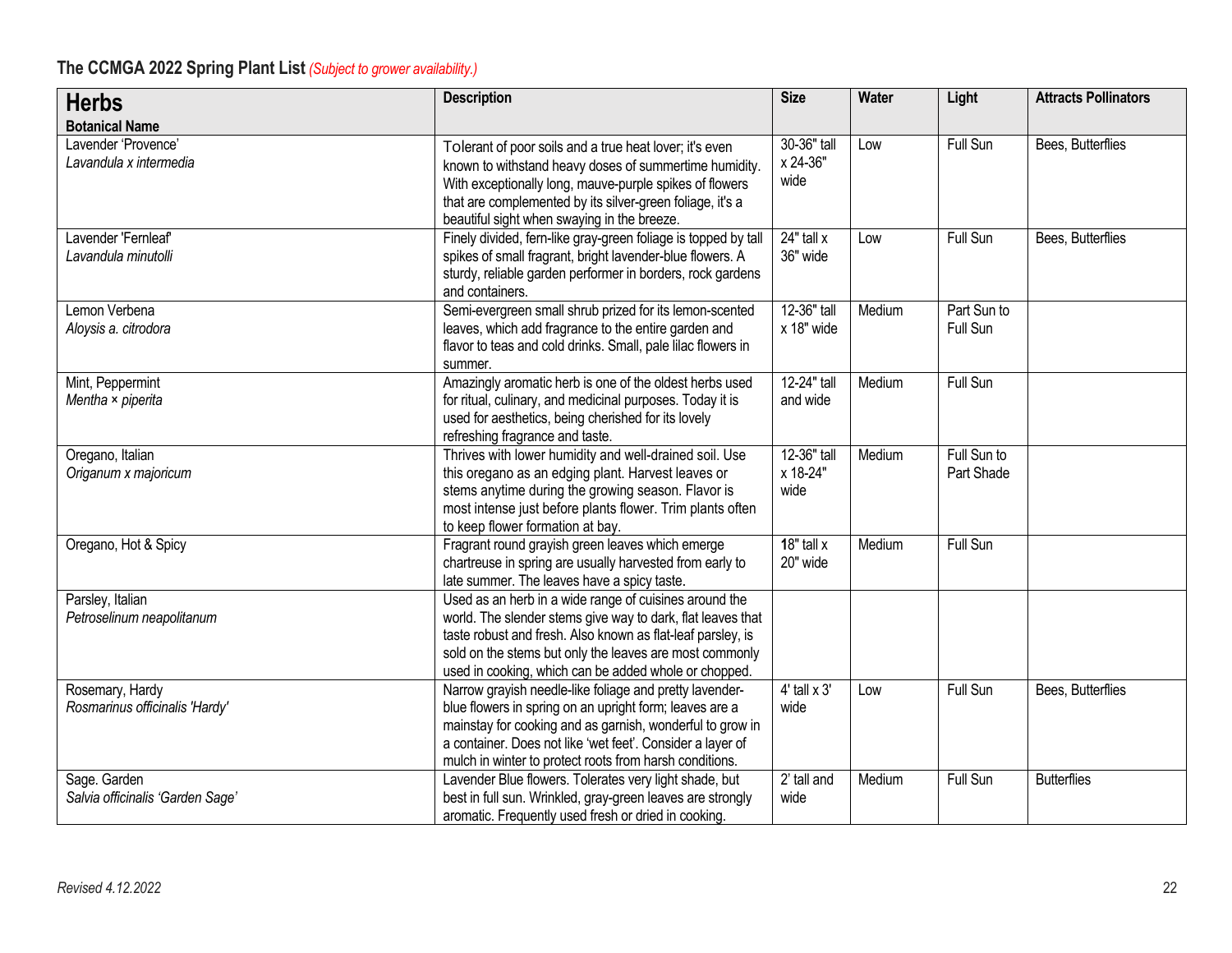| <b>Herbs</b>                                              | <b>Description</b>                                                                                                                                                                                                                                                                   | <b>Size</b>                          | Water  | Light                     | <b>Attracts Pollinators</b> |
|-----------------------------------------------------------|--------------------------------------------------------------------------------------------------------------------------------------------------------------------------------------------------------------------------------------------------------------------------------------|--------------------------------------|--------|---------------------------|-----------------------------|
| <b>Botanical Name</b>                                     |                                                                                                                                                                                                                                                                                      |                                      |        |                           |                             |
| Stevia<br>Stevia rebaudiana 'Stevia'                      | Grow 3 to 5 plants for a year's supply of dried leaves.<br>Dried leaves are generally sweeter than fresh. Can be<br>grown in beds or large containers.                                                                                                                               | $1-2'$ tall<br>and wide              | Medium | Full Sun                  |                             |
| Tarragon, French<br>Artemisia dracunculus var. sativa     | Loose, open plant with dark green, narrow, slightly twisted<br>foliage. Occasionally produces small, greenish flowers.<br>Leaves have licorice or anise flavor.<br>Young stem tips and leaves can be harvested throughout<br>the season. Fresh leaves are more flavorful than dried. | $1-2'$ Tall x<br>3' wide             | Medium | Full Sun to<br>Part Shade |                             |
| <b>Succulents</b><br><b>Botanical Name</b>                | <b>Description</b>                                                                                                                                                                                                                                                                   | <b>Size</b>                          | Water  | Light                     | <b>Attracts Pollinators</b> |
| <b>Blue Ghost Plant</b><br>Graptopetalum paraguayense     | Quite cold- hardy is a small evergreen succulent forming<br>4 in. wide rosettes of fleshy, pointed, flat, grayish white,<br>opalescent leaves. The foliage warms up to pinkish<br>yellow in hot, dry conditions and turns blue-gray in<br>partial shade.                             | $12"$ tall x<br>2-3' wide            | Low    | Full Sun to<br>Part Sun   |                             |
| Hardy Ice Plant 'Pink'<br>Delosperma cooperii             | Bright pink, vigorous, succulent, spreading ground cover.<br>Use in rock gardens, border fronts or slopes or edges.<br>Needs well-drained soil.                                                                                                                                      | $1-2'$ tall $x$<br>3" wide           | Low    | Full Sun                  |                             |
| Sedum 'Autumn Joy'<br>Sedum 'Autumn Joy'                  | Drought resistant succulent with clumping<br>foliage and plate-like clusters of flowers that<br>bloom late summer to frost. Easy care and easy to<br>propagate.                                                                                                                      | $1-2'$ Tall x<br>3' wide             | Low    | Full Sun                  | Butterflies, Bees           |
| Sedum 'Blue Spruce'<br>Sedum reflexum 'Blue Spruce'       | Low growing cultivar with bluish foliage and conifer-like<br>leaves. Small yellow star-shaped flowers emerge in<br>summer. Great in rock gardens or as edging.                                                                                                                       | Up to 1"<br>tall $x$ 12-<br>18" wide | Low    | Full Sun                  |                             |
| Sedum 'Lemon Ball'<br>Sedum x hybrida                     | Vivid mounds of chartreuse foliage stay dense, bushy,<br>and bright all summer. Drought and heat tolerant.                                                                                                                                                                           | $1-2^{\circ}$ tall x<br>12" wide     | Low    | Full Sun                  |                             |
| Sedum 'Purple Emperor'<br>Sedum x hybrida 'Purple Emperor | Dusky pinkish-purple, drought resistant succulent with<br>clumping foliage and plate-like clusters of flowers that<br>bloom late summer to frost. Good in border fronts or rock<br>gardens; best massed or in groups or containers.                                                  | 18" tall<br>and wide                 | Low    | Full Sun                  |                             |
| Senecio 'Blue Chalk Fingers'                              | Small, low growing, spreading groundcover. Powdery<br>blue-green fleshy leaves take on purple tints in extreme<br>heat and sun exposure.                                                                                                                                             | $12$ " tall x $3'$<br>spread         | Low    | Full Sun                  |                             |
| Yucca 'Soapweed'<br>Yucca glauca 'Soapweed'               | Distinctive member of the agave family is an attractive<br>clumping perennial with grayish-green leaves. During<br>summer stalks line with creamy cup-shaped bloom rise 2-<br>3 ft above the plant. Needs well-drained soil.                                                         | 3-6'tall x 2-<br>3' wide             | Low    | Full Sun                  |                             |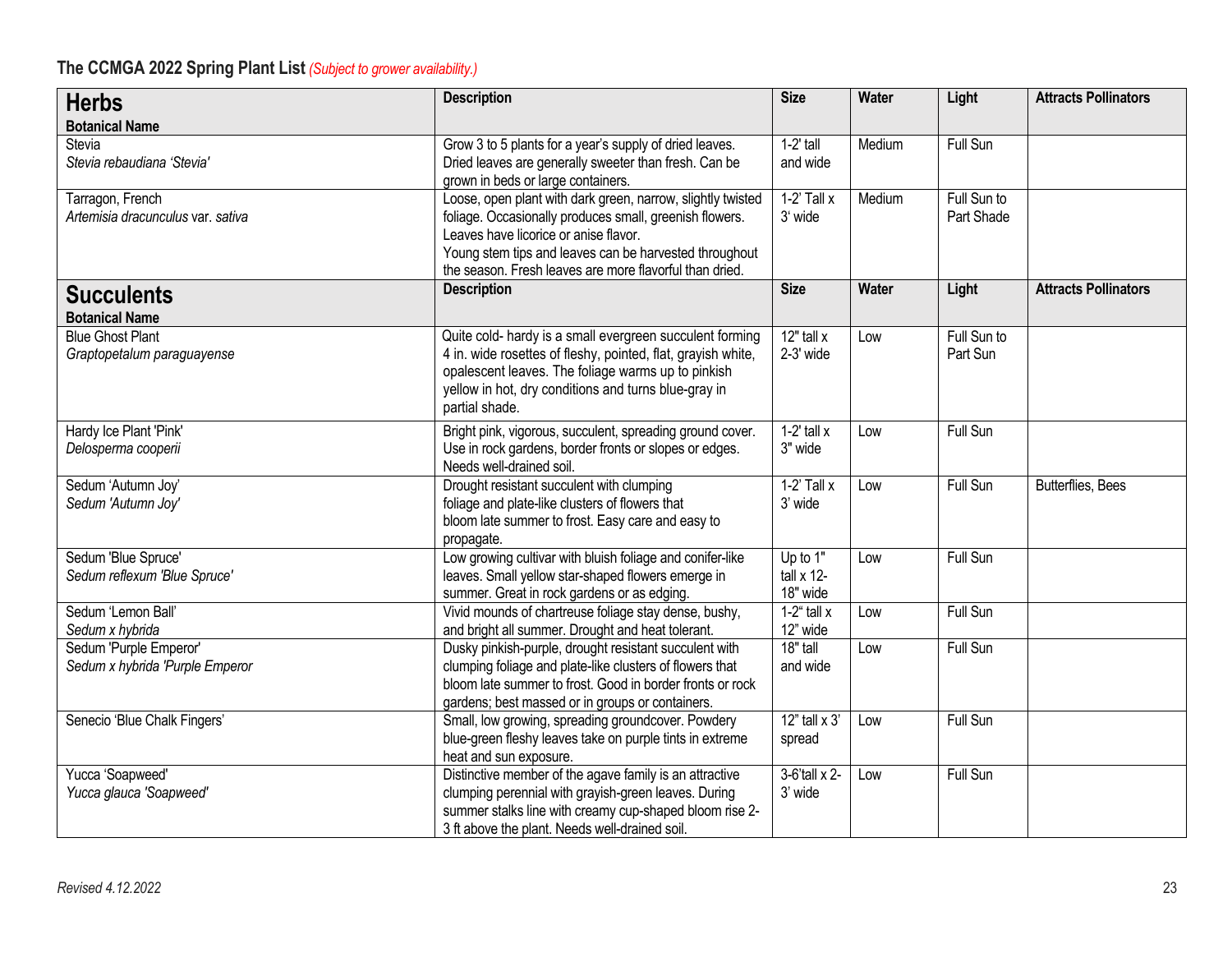| <b>Succulents</b>           | <b>Description</b>                                        | <b>Size</b> | Water | Light    | <b>Attracts Pollinators</b> |
|-----------------------------|-----------------------------------------------------------|-------------|-------|----------|-----------------------------|
| <b>Botanical Name</b>       |                                                           |             |       |          |                             |
| Yucca, Red                  | Red Yucca (which is not actually a yucca) is, however, a  | 2' tall and | Low   | Full Sun | Butterflies, Bees,          |
| Hesperaloe parviflora 'Red' | stalwart in Texas landscapes. Dark green rosette of long, | wide        |       |          | Humminabirds                |
|                             | thin leaves. North Texas Top 100 plant                    |             |       |          |                             |

| <b>Daylilies</b>                          | <b>Description</b>                                                                                                                                                                                                    | <b>Size</b>                               | Water  | Light                   | <b>Attracts Pollinators</b> |
|-------------------------------------------|-----------------------------------------------------------------------------------------------------------------------------------------------------------------------------------------------------------------------|-------------------------------------------|--------|-------------------------|-----------------------------|
| <b>Botanical Name</b>                     |                                                                                                                                                                                                                       |                                           |        |                         |                             |
| Cabbage Flower<br><b>Hemerocallis</b>     | Pastel Lemon-Yellow Self with Green Throat. Bloom<br>Type: Double. Evergreen<br>Re-Bloomer - Extended Bloom. Fragrant: No. Hybridizer:<br>Kirchhoff-D., 1984.Bloom Season: Extra Early. Multiple<br>AHS Award Winner. | <b>Bloom</b><br>size: 4.5"<br>Height: 17" | Medium | Full Sun to<br>Part Sun |                             |
| Charles Johnston<br><b>Hemerocallis</b>   | Brilliant Red with Bright Yellow Throat. Semi-<br>Evergreen. Re-Bloomer. Hybridizer: Gates<br>1981. Early Bloom Season. Multiple AHS<br><b>Award Winner</b>                                                           | <b>Bloom</b><br>6"<br>Height<br>24"       | Medium | Sun to<br>Part Sun      |                             |
| Chinese Watercolor<br><b>Hemerocallis</b> | Raspberry Rose Blend with Gold Edge and Green Throat.<br>Dormant. Re-blooms / Extended Bloom. Hybridizer:<br>Stamile 1994. Early to Mid-Season Bloom Season.<br>Multiple AHS Award Winner.                            | Bloom<br>size: 6"<br>Height: 17"          | Medium | Full Sun to<br>Part Sun |                             |
| Christmas Is<br>Hemerocallis              | Deep Christmas Red with Large Yellow & Green Throat.<br>Dormant. Re-blooms; Hybridizer-Yancy 1979. Early to<br>Mid-Season Bloom. Multiple AHS Award Winner                                                            | Bloom 4.5"<br>Height: 26"                 | Medium | Full Sun to<br>Part Sun |                             |
| Dark Angel<br>Hemerocallis                | Grape Purple w/ Blue Eye Zone and Green Throat.<br>Evergreen. Re-bloomer: Hybridizer: Talbot 1989. Mid-<br>Season Bloom                                                                                               | Bloom 4"<br>Height 26"                    | Medium | Full Sun to<br>Part Sun |                             |
| Double Ojai<br><b>Hemerocallis</b>        | Black- Red Double w/ Yellow Orange Throat. Semi-<br>Evergreen. Re-Bloomer: Hybridizer: Gould 1989. Mid-<br>Season Bloom                                                                                               | Bloom 6"<br>Height 32"                    | Medium | Full Sun to<br>Part Sun |                             |
| Edge of Heaven<br><b>Hemerocallis</b>     | Cream w/ Gold Pie Crust Edging and Green Throat.<br>Semi-Evergreen; Re-Blooms; Hybridizer: Salter 1996;<br>Mid-Season Bloom. Multiple AHS Award Winner                                                                | Bloom 6.5"<br>Height 28"                  | Medium | Full Sun to<br>Part Sun |                             |
| <b>Eloise Pitkin</b><br>Hemerocallis      | Pink, Cream & White Blend w/ Large Light Green Throat.<br>Dormant. Re-Bloomer. Hybridizer: K. Carpenter 1985.<br>Mid-Season Bloom.                                                                                    | Bloom 4.5"<br>Height 22"                  | Medium | Full Sun to<br>Part Sun |                             |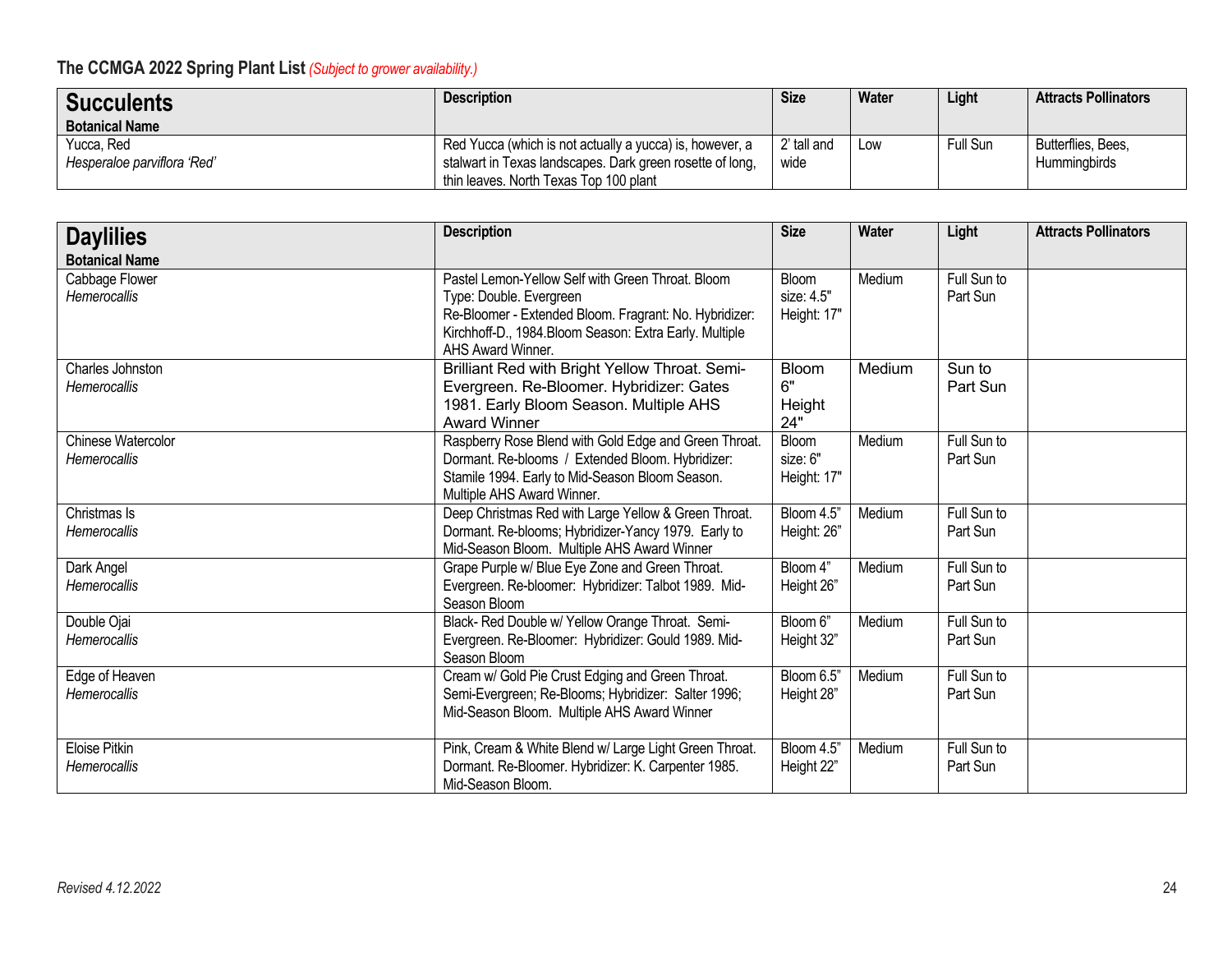| <b>Daylilies</b>                               | <b>Description</b>                                                                                                                                                                                                                    | <b>Size</b>                        | Water  | Light                   | <b>Attracts Pollinators</b> |
|------------------------------------------------|---------------------------------------------------------------------------------------------------------------------------------------------------------------------------------------------------------------------------------------|------------------------------------|--------|-------------------------|-----------------------------|
| <b>Botanical Name</b>                          |                                                                                                                                                                                                                                       |                                    |        |                         |                             |
| French Porcelain<br>Hemerocallis               | Lilac Cream with Wine Plum Eyezone and Yellow Green<br>Throat. Bloom Type: Bi-Color. Semi-Evergreen. Re-<br>Bloomer - Fragrant - Showy. Hybridizer: Munson 1976.<br>Bloom Season: Mid-Season.                                         | Bloom 7".<br>Height: 30"           | Medium | Full Sun to<br>Part Sun |                             |
| Havana Banana<br>Hemerocallis                  | Sparkling Double Yellow w/ Green Throat. Evergreen. Re-<br>Bloomer-Fragrant. Hybridizer: Kirchhoff 1991. Mid-<br>Season Bloom. Multiple AHS Award Winner                                                                              | Bloom 5"<br>Height 25"             | Medium |                         |                             |
| Hazel<br>Hemerocallis                          | Bright Yellow w/ Dark Burgundy Eye and Green Throat.<br>Bloom Type: Eyed. Dormant. Re-Bloomer. Hybridizer:<br>Webster 1989. Bloom Season: Mid-Season.                                                                                 | Bloom<br>size: 6"<br>Height: 26"   | Medium | Full Sun to<br>Part Sun |                             |
| <b>Hidden Rainbow</b><br>Hemerocallis          | Cream lavender with purple eye zone and bright yellow<br>throat. Bloom Type: Eyed. Dormant. Re-Bloomer.<br>Hybridizer: Stamile 1994. Bloom Season: Early to Mid.                                                                      | Bloom<br>size: 6"<br>Height: 25"   | Medium | Full Sun to<br>Part Sun |                             |
| <b>Highland Lord</b><br><b>Hemerocallis</b>    | Red Wine w / Lemon Throat. Bloom Type: Double. Semi-<br>Evergreen. Re-Bloomer. Hybridizer: Munson 1983.<br>Bloom Season. Mid to Late. Multiple AHS Award Winner.                                                                      | Bloom<br>size: 5"<br>Height 22"    | Medium | Sun to Part<br>Sun      |                             |
| Lady Neva<br><b>Hemerocallis</b>               | Soft Buff Yellow with Rose Eye zone and Green Throat.<br>Bloom Type: Spider. Semi-Evergreen. Re-Bloomer.<br>Hybridizer: Moody 1970. Bloom Season: Early to Mid.<br>Multiple AHS Award Winner.                                         | Bloom<br>size: 9"<br>Height: 42"   | Medium | Full Sun to<br>Part Sun |                             |
| <b>Lilting Lavender</b><br><b>Hemerocallis</b> | Lavender with Lemon Custard Throat. Bloom Type:<br>Spider. Dormant. Re-Bloomer. Hybridizer: Childs 1973.<br>Bloom Season: Mid to Late. Multiple AHS Award Winner.                                                                     | Bloom<br>size: 8"<br>Height: 30"   | Medium | Full Sun to<br>Part Sun |                             |
| Little Peep Eye<br>Hemerocallis                | Bright yellow w/Burgundy eye zone and Pale yellow-green<br>throat. Bloom Type: Eyed. Dormant. Re-Bloomer.<br>Hybridizer: Apsher 1996. Bloom Season: Early to Mid.                                                                     | Bloom<br>size: 2.5"<br>Height: 15" | Medium | Full Sun to<br>Part Sun |                             |
| Marque Moon<br>Hemerocallis                    | White with Extravagant Yellow Ruffled Edges<br>and Yellow Throat. Dormant. Very Heavy Bud<br>Count & Fragrant. Hybridizer: Trimmer 1988.<br>Mid to Late Bloom Season.                                                                 | Bloom<br>$5.5"$<br>Height<br>24"   | Medium | Sun to<br>Part Sun      |                             |
| <b>Ming Porcelain</b><br>Hemerocallis          | Pastel Ivory Pink / Peach Edged Gold Edge & wide Yellow<br>Halo & Lime Throat. Bloom Type: Eyed; Evergreen;<br>Extended Bloom; Fragrant Re-Bloomer. Hybridizer:<br>Kirchhoff 1981. Bloom Season: Early. Multiple AHS Award<br>Winner. | Bloom<br>Size: 5.5"<br>Height: 28" | Medium | Sun to Part<br>Sun      |                             |
| Moonlight Orchid<br>Hemerocallis               | Blue Lavender w/White Brushed White - Lavender Bi-<br>Color and Green Throat. Bloom Type: BiColor. Semi<br>Evergreen. Re-Bloomer. Hybridizer: Talbot 1986.<br>Bloom Season: Early to Mid. AHS Award Winner.                           | Bloom<br>size: 6.5"<br>Height: 28" | Medium | Sun to Part<br>Sun      |                             |